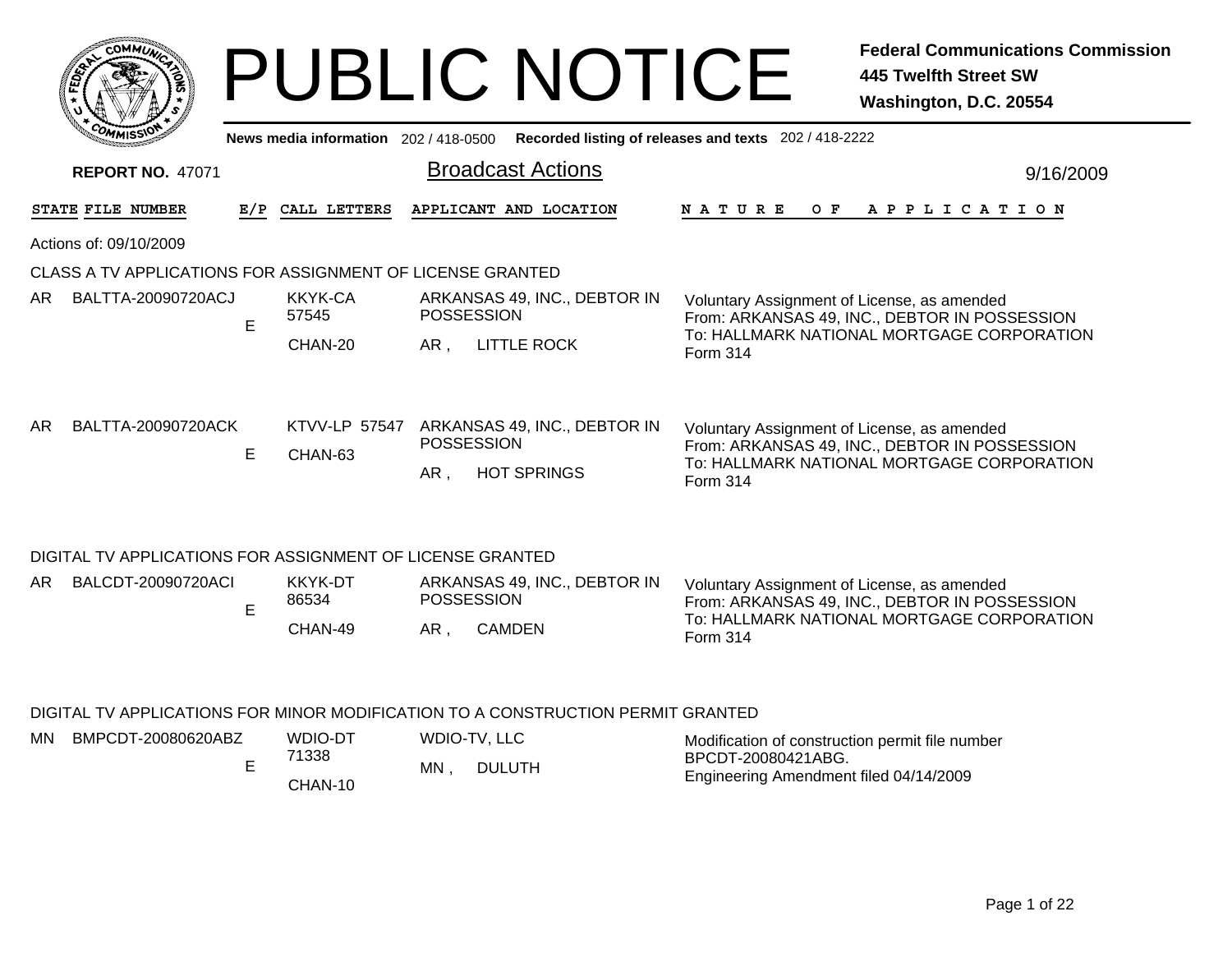|      |                                                         |     |                                       |                                                                        | <b>PUBLIC NOTICE</b>                               |                                                                  | <b>Federal Communications Commission</b><br>445 Twelfth Street SW<br>Washington, D.C. 20554                          |
|------|---------------------------------------------------------|-----|---------------------------------------|------------------------------------------------------------------------|----------------------------------------------------|------------------------------------------------------------------|----------------------------------------------------------------------------------------------------------------------|
|      |                                                         |     | News media information 202 / 418-0500 |                                                                        |                                                    | Recorded listing of releases and texts 202 / 418-2222            |                                                                                                                      |
|      | <b>REPORT NO. 47071</b>                                 |     |                                       | <b>Broadcast Actions</b>                                               |                                                    |                                                                  | 9/16/2009                                                                                                            |
|      | STATE FILE NUMBER                                       | E/P | CALL LETTERS                          | APPLICANT AND LOCATION                                                 |                                                    | O F<br>N A T U R E                                               | A P P L I C A T I O N                                                                                                |
|      | Actions of: 09/10/2009                                  |     |                                       |                                                                        |                                                    |                                                                  |                                                                                                                      |
|      | DIGITAL TV APPLICATIONS FOR TRANSFER OF CONTROL GRANTED |     |                                       |                                                                        |                                                    |                                                                  |                                                                                                                      |
| OK . | BTCCDT-20090729AAH                                      | E.  | KSBI 38214<br>CHAN-51                 | INC.<br>OK.                                                            | FAMILY BROADCASTING GROUP,<br><b>OKLAHOMA CITY</b> | <b>Voluntary Transfer of Control</b><br>PARTERS, LLC<br>Form 315 | From: BRADY M. BRUS, ANGELA BRUS & SEEKFIRST MEDIA<br>To: AUBREY K. MCCLENDON & WARD FAMILY ENTERPRISES, LP          |
| IN   | BTCCDT-20090810AAU                                      | E   | <b>WEHT 24215</b><br>CHAN-7           | GILMORE BROADCASTING<br><b>CORPORATION</b><br>IN.<br><b>EVANSVILLE</b> |                                                    | Voluntary Transfer of Control, as amended<br>8)<br>Form 316      | From: NATL CITY BANK OF MIDWEST, TRUSTEE (SEE EXHIBIT 3)<br>To: NATL CITY BANK, PERSONAL REPRESENTATIVE (SEE EXHIBIT |

#### TV TRANSLATOR OR LPTV STATION APPLICATIONS FOR ASSIGNMENT OF LICENSE GRANTED

| AR. | BALTTL-20090720ACL | KWBK-LP<br>39151 |     | ARKANSAS 49, INC., DEBTOR IN<br><b>POSSESSION</b> | Voluntary Assignment of License, as amended<br>From: ARKANSAS 49, INC., DEBTOR IN POSSESSION |
|-----|--------------------|------------------|-----|---------------------------------------------------|----------------------------------------------------------------------------------------------|
|     |                    | CHAN-45          | AR. | PINE BLUFF                                        | To: HALLMARK NATIONAL MORTGAGE CORPORATION<br>Form 314                                       |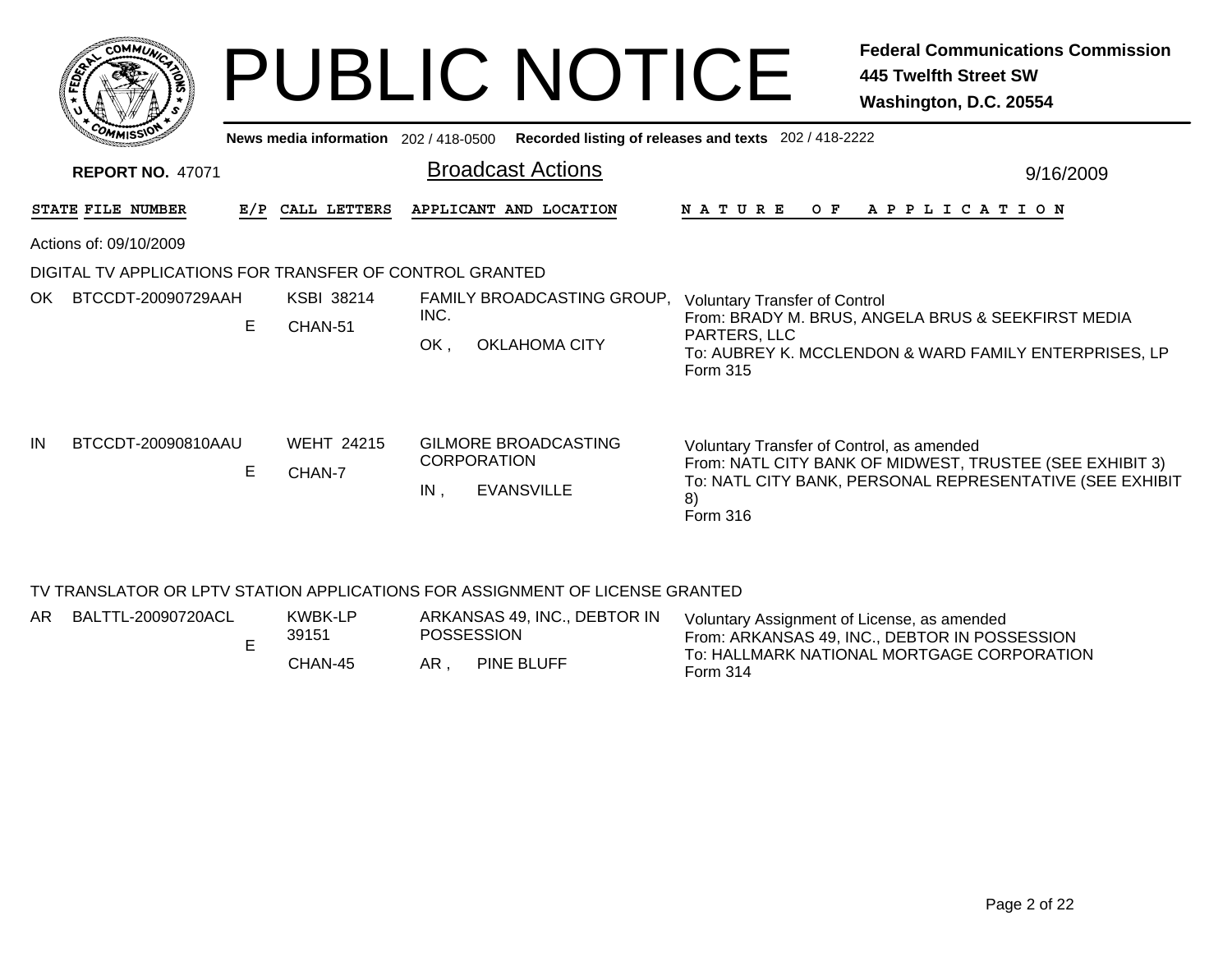|     |                         |     |                                                                                      | <b>PUBLIC NOTICE</b>                                                       | <b>Federal Communications Commission</b><br><b>445 Twelfth Street SW</b><br>Washington, D.C. 20554                                                                              |  |  |  |
|-----|-------------------------|-----|--------------------------------------------------------------------------------------|----------------------------------------------------------------------------|---------------------------------------------------------------------------------------------------------------------------------------------------------------------------------|--|--|--|
|     |                         |     | News media information 202/418-0500                                                  |                                                                            | Recorded listing of releases and texts 202 / 418-2222                                                                                                                           |  |  |  |
|     | <b>REPORT NO. 47071</b> |     |                                                                                      | <b>Broadcast Actions</b>                                                   | 9/16/2009                                                                                                                                                                       |  |  |  |
|     | STATE FILE NUMBER       | E/P | CALL LETTERS                                                                         | APPLICANT AND LOCATION                                                     | $O$ $F$<br>N A T U R E<br>A P P L I C A T I O N                                                                                                                                 |  |  |  |
|     | Actions of: 09/10/2009  |     |                                                                                      |                                                                            |                                                                                                                                                                                 |  |  |  |
|     |                         |     |                                                                                      | TV TRANSLATOR OR LPTV STATION APPLICATIONS FOR TRANSFER OF CONTROL GRANTED |                                                                                                                                                                                 |  |  |  |
|     | OK BTCTTL-20090729AAI   | E   | KXOC-LP<br>FAMILY BROADCASTING GROUP, Voluntary Transfer of Control<br>38213<br>INC. |                                                                            | From: BRADY M. BRUS, ANGELA BRUS & SEEKFIRST MEDIA                                                                                                                              |  |  |  |
|     |                         |     | CHAN-41                                                                              | <b>OKLAHOMA CITY</b><br>OK,                                                | PARTERS, LLC<br>To: AUBREY K. MCCLENDON & WARD FAMILY ENTERPRISES, LP<br>Form 315                                                                                               |  |  |  |
| KS. | BTCTTL-20090729AAJ      | E   | CHAN-40                                                                              | KFVT-LP 38217 FAMILY BROADCASTING GROUP,<br>INC.<br>KS,<br><b>WICHITA</b>  | <b>Voluntary Transfer of Control</b><br>From: BRADY M. BRUS, ANGELA BRUS & SEEKFIRST MEDIA<br>PARTERS, LLC<br>To: AUBREY K. MCCLENDON & WARD FAMILY ENTERPRISES, LP<br>Form 315 |  |  |  |
| OK. | BTCTTL-20090729AAK      | E   | K15DA 38226<br>CHAN-15                                                               | FAMILY BROADCASTING GROUP,<br>INC.<br><b>TULSA</b><br>OK,                  | <b>Voluntary Transfer of Control</b><br>From: BRADY M. BRUS, ANGELA BRUS & SEEKFIRST MEDIA<br>PARTERS, LLC<br>To: AUBREY K. MCCLENDON & WARD FAMILY ENTERPRISES, LP<br>Form 315 |  |  |  |
| OK  | BTCTTL-20090729AAL      | E   | K17FB 4834<br>CHAN-17                                                                | FAMILY BROADCASTING GROUP,<br>INC.<br>OK.<br>ARDMORE                       | <b>Voluntary Transfer of Control</b><br>From: BRADY M. BRUS, ANGELA BRUS & SEEKFIRST MEDIA<br>PARTERS, LLC<br>To: AUBREY K. MCCLENDON & WARD FAMILY ENTERPRISES, LP<br>Form 315 |  |  |  |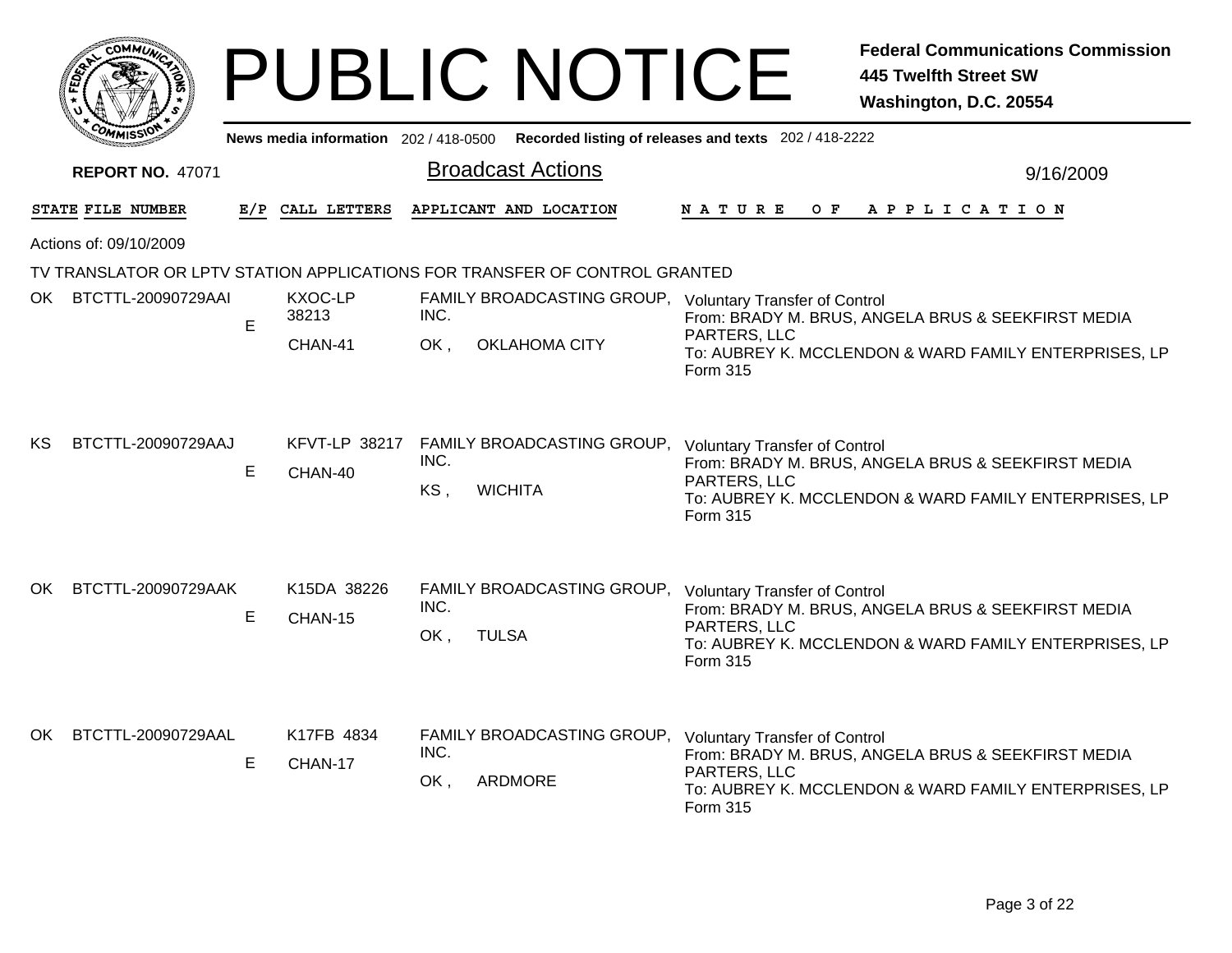|                        | <u>.</u> омм $\tilde{U}$ |     |                                       | <b>PUBLIC NOTICE</b>                                                                     | <b>Federal Communications Commission</b><br><b>445 Twelfth Street SW</b><br>Washington, D.C. 20554                                                                              |  |  |  |  |  |
|------------------------|--------------------------|-----|---------------------------------------|------------------------------------------------------------------------------------------|---------------------------------------------------------------------------------------------------------------------------------------------------------------------------------|--|--|--|--|--|
|                        |                          |     | News media information 202 / 418-0500 |                                                                                          | Recorded listing of releases and texts 202 / 418-2222                                                                                                                           |  |  |  |  |  |
|                        | <b>REPORT NO. 47071</b>  |     |                                       | <b>Broadcast Actions</b>                                                                 | 9/16/2009                                                                                                                                                                       |  |  |  |  |  |
|                        | STATE FILE NUMBER        | E/P | CALL LETTERS                          | APPLICANT AND LOCATION                                                                   | O F<br>A P P L I C A T I O N<br>N A T U R E                                                                                                                                     |  |  |  |  |  |
| Actions of: 09/10/2009 |                          |     |                                       |                                                                                          |                                                                                                                                                                                 |  |  |  |  |  |
|                        |                          |     |                                       | TV TRANSLATOR OR LPTV STATION APPLICATIONS FOR TRANSFER OF CONTROL GRANTED               |                                                                                                                                                                                 |  |  |  |  |  |
| OK :                   | BTCTTL-20090729AAM       | E   | K20HO 38221<br>CHAN-20                | FAMILY BROADCASTING GROUP, Voluntary Transfer of Control<br>INC.<br>OK,<br><b>LAWTON</b> | From: BRADY M. BRUS, ANGELA BRUS & SEEKFIRST MEDIA<br>PARTERS, LLC<br>To: AUBREY K. MCCLENDON & WARD FAMILY ENTERPRISES, LP<br>Form 315                                         |  |  |  |  |  |
| OK.                    | BTCTT-20090729AAN        | E   | K21DF 38216<br>CHAN-21                | FAMILY BROADCASTING GROUP,<br>INC.<br>OK,<br><b>STILLWATER</b>                           | <b>Voluntary Transfer of Control</b><br>From: BRADY M. BRUS, ANGELA BRUS & SEEKFIRST MEDIA<br>PARTERS, LLC<br>To: AUBREY K. MCCLENDON & WARD FAMILY ENTERPRISES, LP<br>Form 315 |  |  |  |  |  |
| TX.                    | BTCTTL-20090729AAO       | Е   | K48HU 38222<br>CHAN-48                | FAMILY BROADCASTING GROUP,<br>INC.<br>$TX$ ,<br><b>WICHITA FALLS</b>                     | <b>Voluntary Transfer of Control</b><br>From: BRADY M. BRUS, ANGELA BRUS & SEEKFIRST MEDIA<br>PARTERS, LLC<br>To: AUBREY K. MCCLENDON & WARD FAMILY ENTERPRISES, LP<br>Form 315 |  |  |  |  |  |
| OK.                    | BTCTTL-20090729AAP       | Е   | K14LD 38218<br>CHAN-14                | FAMILY BROADCASTING GROUP,<br>INC.<br>OK,<br><b>MUSKOGEE</b>                             | <b>Voluntary Transfer of Control</b><br>From: BRADY M. BRUS, ANGELA BRUS & SEEKFIRST MEDIA<br>PARTERS, LLC<br>To: AUBREY K. MCCLENDON & WARD FAMILY ENTERPRISES, LP<br>Form 315 |  |  |  |  |  |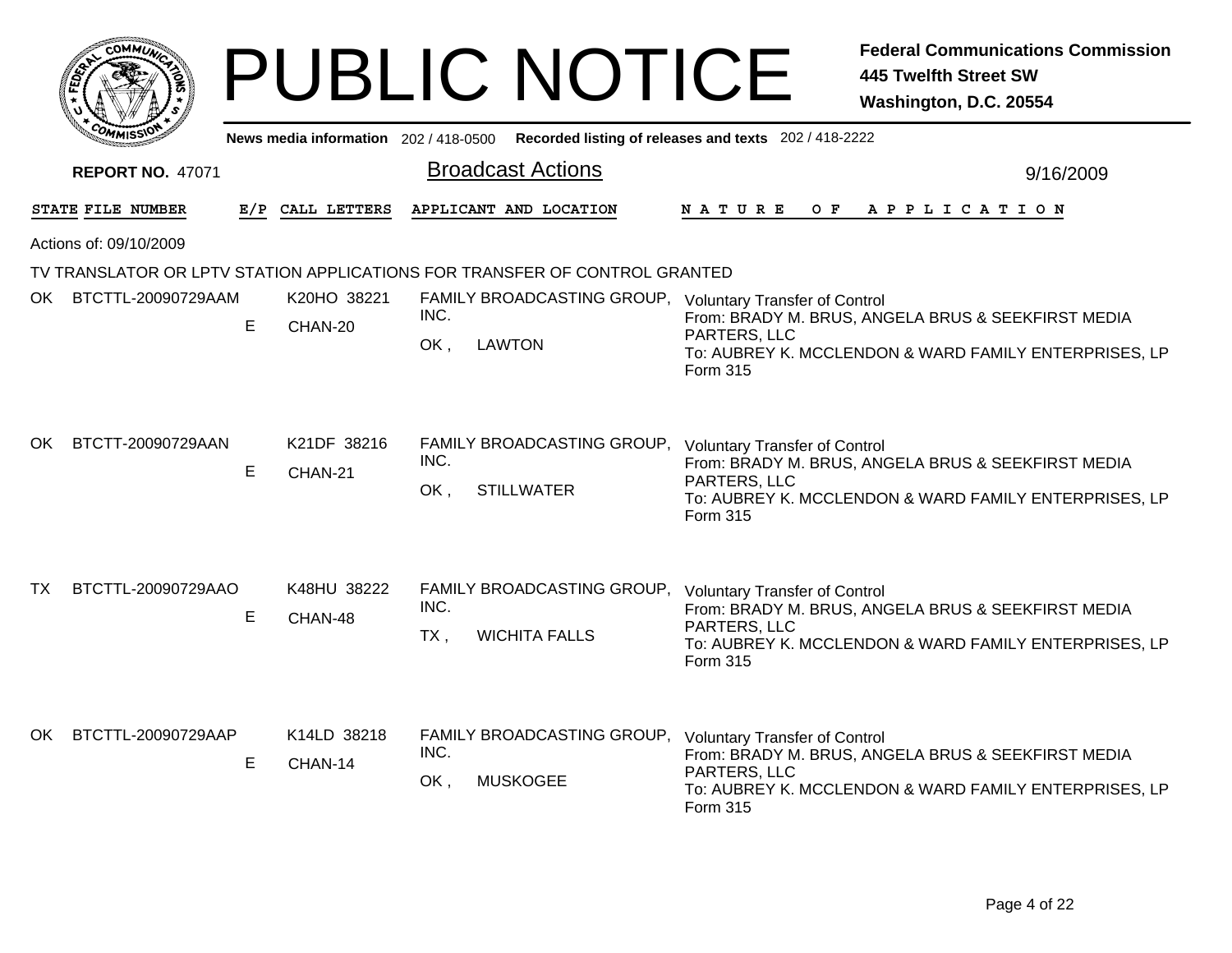|     | :OMML)                  |     |                                     | <b>PUBLIC NOTICE</b>                                                                    | <b>Federal Communications Commission</b><br><b>445 Twelfth Street SW</b><br>Washington, D.C. 20554                                                                              |  |  |  |  |  |  |
|-----|-------------------------|-----|-------------------------------------|-----------------------------------------------------------------------------------------|---------------------------------------------------------------------------------------------------------------------------------------------------------------------------------|--|--|--|--|--|--|
|     |                         |     | News media information 202/418-0500 |                                                                                         | Recorded listing of releases and texts 202 / 418-2222                                                                                                                           |  |  |  |  |  |  |
|     | <b>REPORT NO. 47071</b> |     |                                     | <b>Broadcast Actions</b>                                                                | 9/16/2009                                                                                                                                                                       |  |  |  |  |  |  |
|     | STATE FILE NUMBER       | E/P | CALL LETTERS                        | APPLICANT AND LOCATION                                                                  | $O$ $F$<br>N A T U R E<br>A P P L I C A T I O N                                                                                                                                 |  |  |  |  |  |  |
|     | Actions of: 09/10/2009  |     |                                     |                                                                                         |                                                                                                                                                                                 |  |  |  |  |  |  |
|     |                         |     |                                     | TV TRANSLATOR OR LPTV STATION APPLICATIONS FOR TRANSFER OF CONTROL GRANTED              |                                                                                                                                                                                 |  |  |  |  |  |  |
| OK  | BTCTT-20090729AAQ       | E   | K13XU 38231<br>CHAN-13              | FAMILY BROADCASTING GROUP, Voluntary Transfer of Control<br>INC.<br>OK,<br><b>TULSA</b> | From: BRADY M. BRUS, ANGELA BRUS & SEEKFIRST MEDIA<br>PARTERS, LLC<br>To: AUBREY K. MCCLENDON & WARD FAMILY ENTERPRISES, LP<br>Form 315                                         |  |  |  |  |  |  |
| OK. | BTCTT-20090729AAR       | E   | K35CU 38220<br>CHAN-35              | FAMILY BROADCASTING GROUP,<br>INC.<br>OK.<br><b>ADA</b>                                 | <b>Voluntary Transfer of Control</b><br>From: BRADY M. BRUS, ANGELA BRUS & SEEKFIRST MEDIA<br>PARTERS, LLC<br>To: AUBREY K. MCCLENDON & WARD FAMILY ENTERPRISES, LP<br>Form 315 |  |  |  |  |  |  |
| OK. | BTCTT-20090729AAS       | E   | K45EJ 38230<br>CHAN-45              | FAMILY BROADCASTING GROUP,<br>INC.<br>OK,<br><b>ENID</b>                                | <b>Voluntary Transfer of Control</b><br>From: BRADY M. BRUS, ANGELA BRUS & SEEKFIRST MEDIA<br>PARTERS, LLC<br>To: AUBREY K. MCCLENDON & WARD FAMILY ENTERPRISES, LP<br>Form 315 |  |  |  |  |  |  |
| OK. | BTCTTL-20090729AAT      | E   | K51EK 38227<br>CHAN-51              | FAMILY BROADCASTING GROUP,<br>INC.<br>OK,<br><b>MCALESTER</b>                           | <b>Voluntary Transfer of Control</b><br>From: BRADY M. BRUS, ANGELA BRUS & SEEKFIRST MEDIA<br>PARTERS, LLC<br>To: AUBREY K. MCCLENDON & WARD FAMILY ENTERPRISES, LP<br>Form 315 |  |  |  |  |  |  |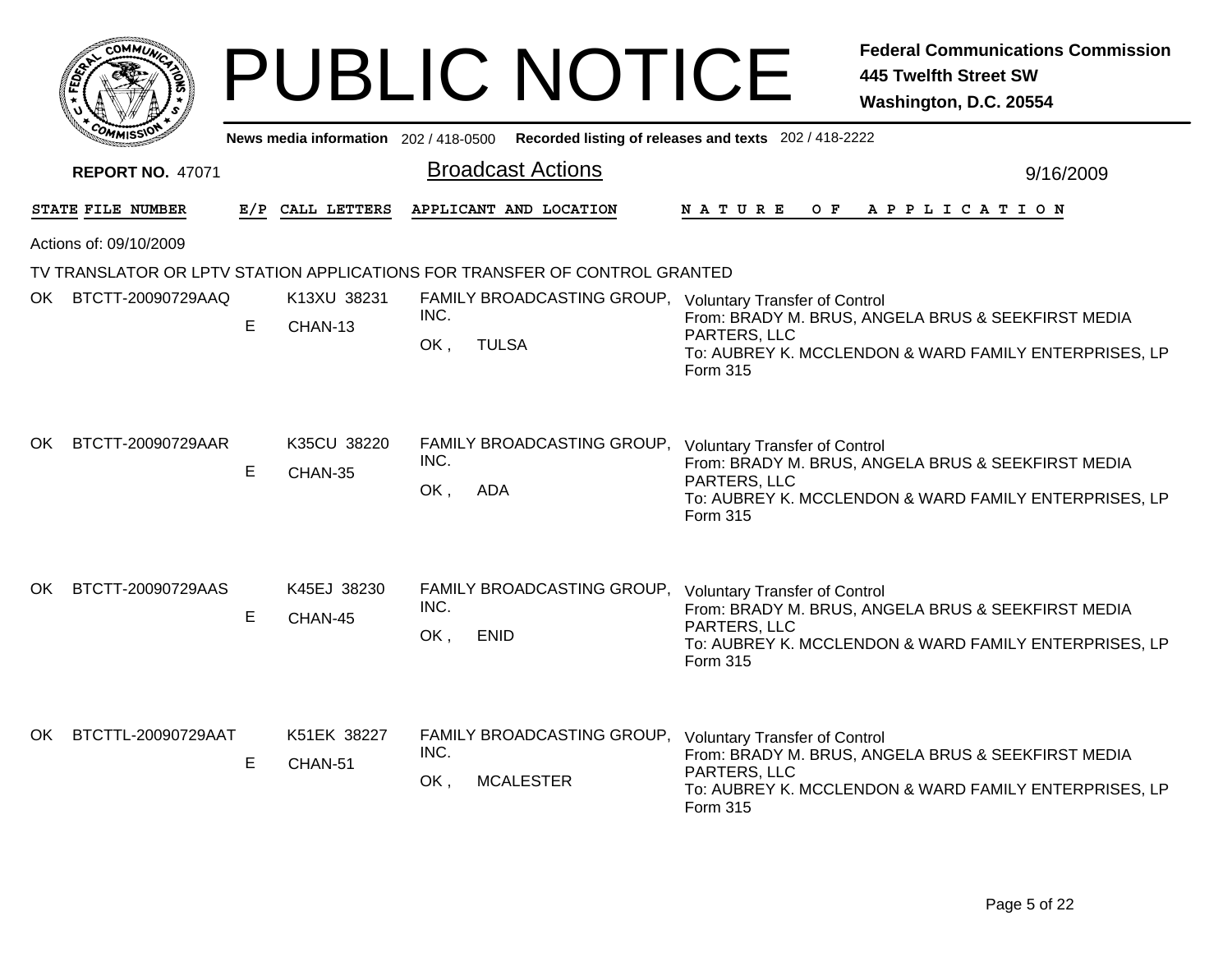| <b>COMMUT</b>                                                                                |     |                              | <b>PUBLIC NOTICE</b>                                                                  | <b>Federal Communications Commission</b><br><b>445 Twelfth Street SW</b><br>Washington, D.C. 20554                                      |  |  |  |  |  |  |  |  |
|----------------------------------------------------------------------------------------------|-----|------------------------------|---------------------------------------------------------------------------------------|-----------------------------------------------------------------------------------------------------------------------------------------|--|--|--|--|--|--|--|--|
| News media information 202 / 418-0500<br>Recorded listing of releases and texts 202/418-2222 |     |                              |                                                                                       |                                                                                                                                         |  |  |  |  |  |  |  |  |
| <b>REPORT NO. 47071</b>                                                                      |     |                              | <b>Broadcast Actions</b>                                                              | 9/16/2009                                                                                                                               |  |  |  |  |  |  |  |  |
| STATE FILE NUMBER                                                                            | E/P | CALL LETTERS                 | APPLICANT AND LOCATION                                                                | N A T U R E<br>O F<br>A P P L I C A T I O N                                                                                             |  |  |  |  |  |  |  |  |
| Actions of: 09/10/2009                                                                       |     |                              |                                                                                       |                                                                                                                                         |  |  |  |  |  |  |  |  |
|                                                                                              |     |                              | TV TRANSLATOR OR LPTV STATION APPLICATIONS FOR TRANSFER OF CONTROL GRANTED            |                                                                                                                                         |  |  |  |  |  |  |  |  |
| OK BTCTT-20090729AAU                                                                         | E   | K54FZ 38223<br>CHAN-54       | FAMILY BROADCASTING GROUP, Voluntary Transfer of Control<br>INC.<br>OK.<br>PONCA CITY | From: BRADY M. BRUS, ANGELA BRUS & SEEKFIRST MEDIA<br>PARTERS, LLC<br>To: AUBREY K. MCCLENDON & WARD FAMILY ENTERPRISES, LP<br>Form 315 |  |  |  |  |  |  |  |  |
| Actions of: 09/11/2009                                                                       |     |                              |                                                                                       |                                                                                                                                         |  |  |  |  |  |  |  |  |
| AM STATION APPLICATIONS FOR DIRECT MEASUREMENT DISMISSED                                     |     |                              |                                                                                       |                                                                                                                                         |  |  |  |  |  |  |  |  |
| BZ-20090602ACU<br>PA                                                                         | P   | <b>WILK 34380</b><br>980 KHZ | <b>ENTERCOM WILKES-BARRE</b><br><b>SCRANTON, LLC</b>                                  | <b>Direct Measurement</b>                                                                                                               |  |  |  |  |  |  |  |  |
|                                                                                              |     |                              | PA.<br><b>WILKES-BARRE</b>                                                            |                                                                                                                                         |  |  |  |  |  |  |  |  |
| LOW POWER FM APPLICATIONS FOR LICENSE TO COVER DISMISSED                                     |     |                              |                                                                                       |                                                                                                                                         |  |  |  |  |  |  |  |  |
| BLL-20090831ACY<br>KY.                                                                       |     | WRZD-LP<br>135664            | <b>HAZARD COMMUNITY</b><br><b>BROADCASTING</b>                                        | License to cover.                                                                                                                       |  |  |  |  |  |  |  |  |
|                                                                                              | E   | 106.1 MHZ                    | KY.<br>HAZARD                                                                         | Dismissed as moot 9/11/2009 - no letter sent                                                                                            |  |  |  |  |  |  |  |  |
|                                                                                              |     |                              |                                                                                       |                                                                                                                                         |  |  |  |  |  |  |  |  |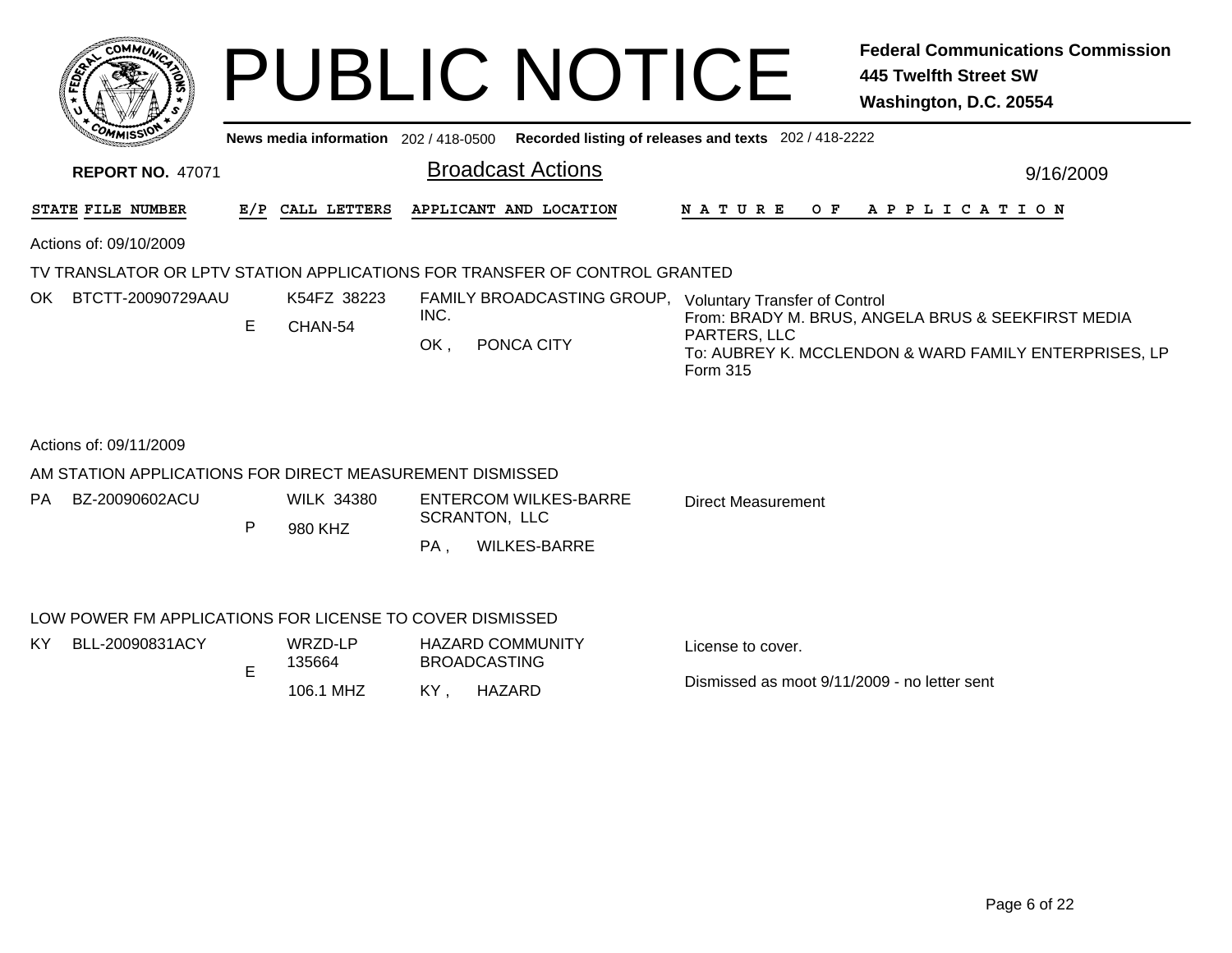|                          |                                           |                                     | <b>PUBLIC NOTICE</b>                                                              | <b>Federal Communications Commission</b><br><b>445 Twelfth Street SW</b><br>Washington, D.C. 20554                     |
|--------------------------|-------------------------------------------|-------------------------------------|-----------------------------------------------------------------------------------|------------------------------------------------------------------------------------------------------------------------|
|                          |                                           | News media information 202/418-0500 |                                                                                   | Recorded listing of releases and texts 202 / 418-2222                                                                  |
| <b>REPORT NO. 47071</b>  |                                           |                                     | <b>Broadcast Actions</b>                                                          | 9/16/2009                                                                                                              |
| STATE FILE NUMBER        | E/P                                       | CALL LETTERS                        | APPLICANT AND LOCATION                                                            | N A T U R E<br>O F<br>A P P L I C A T I O N                                                                            |
| Actions of: 09/11/2009   |                                           |                                     |                                                                                   |                                                                                                                        |
|                          |                                           |                                     | FM STATION APPLICATIONS FOR MINOR MODIFICATION TO A CONSTRUCTION PERMIT DISMISSED |                                                                                                                        |
| BMPH-20080904ABB<br>мт   |                                           | KZXT 164302                         | <b>ANDERSON RADIO</b>                                                             | Mod of CP to chg                                                                                                       |
|                          | E                                         | 93.9 MHZ                            | <b>BROADCASTING, INC.</b><br><b>EUREKA</b><br>MT,                                 | Published in the Federal Register 10/20/08                                                                             |
|                          |                                           |                                     |                                                                                   | Engineering Amendment filed 06/15/2009                                                                                 |
|                          |                                           |                                     |                                                                                   | Published in the Federal Register 8/14/09.                                                                             |
|                          |                                           |                                     | FM STATION APPLICATIONS FOR ORIGINAL CONSTRUCTION PERMIT DISMISSED                |                                                                                                                        |
| BNPED-20071018ALD<br>мт  |                                           | NEW 172601                          | MISSOULA COMMUNITY RADIO                                                          | CP New Station.                                                                                                        |
|                          | E.                                        | 88.7 MHZ                            | <b>FLORENCE</b><br>MT,                                                            | Dismissed 9/11/2009 per Settlement Agreement - no letter sent                                                          |
|                          |                                           |                                     | FM TRANSLATOR APPLICATIONS FOR ASSIGNMENT OF LICENSE DISMISSED                    |                                                                                                                        |
| BALFT-20070423AAD<br>wv. | <b>W269BF</b><br>138266<br>E<br>101.7 MHZ |                                     | FINE ARTS RADIO, INC.<br><b>SISTERSVILLE</b><br>WV,                               | <b>Voluntary Assignment of License</b><br>From: FINE ARTS RADIO CO.<br>To: TYLER COUNTY BOARD OF EDUCATION<br>Form 345 |
|                          |                                           |                                     |                                                                                   | Request that Assignment application be dismissed filed 8/24/09 by Fine<br>Arts Radio, Inc.                             |

Application dismissed per applicant's request 9/11/09.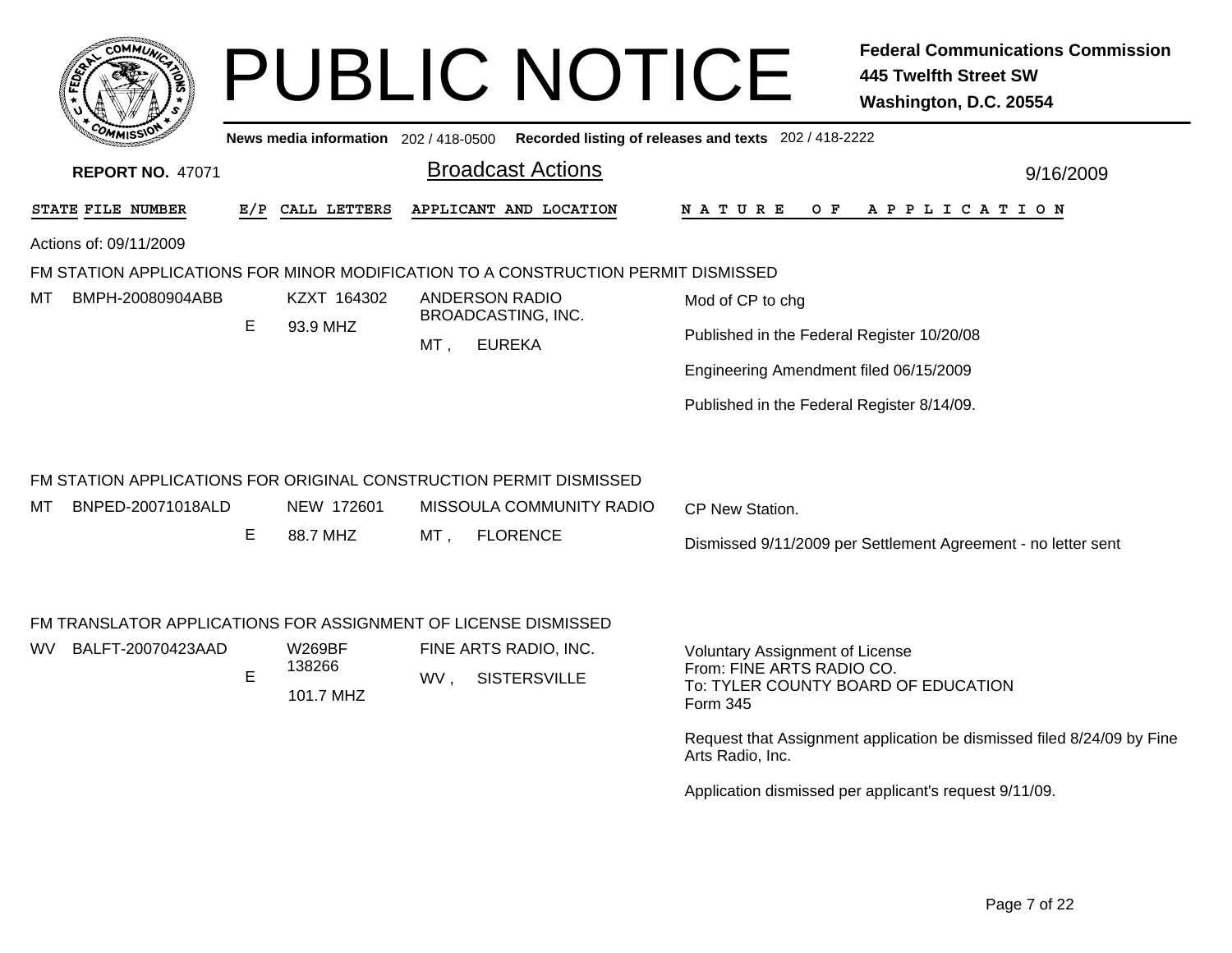|           |                                                           |                                              |                                    |                      | <b>PUBLIC NOTICE</b>                                                                        |                                                                                        | <b>Federal Communications Commission</b><br><b>445 Twelfth Street SW</b><br>Washington, D.C. 20554 |
|-----------|-----------------------------------------------------------|----------------------------------------------|------------------------------------|----------------------|---------------------------------------------------------------------------------------------|----------------------------------------------------------------------------------------|----------------------------------------------------------------------------------------------------|
|           |                                                           |                                              |                                    |                      | News media information 202 / 418-0500 Recorded listing of releases and texts 202 / 418-2222 |                                                                                        |                                                                                                    |
|           | <b>REPORT NO. 47071</b>                                   |                                              |                                    |                      | <b>Broadcast Actions</b>                                                                    |                                                                                        | 9/16/2009                                                                                          |
|           | STATE FILE NUMBER                                         | E/P                                          | CALL LETTERS                       |                      | APPLICANT AND LOCATION                                                                      | N A T U R E<br>O F                                                                     | APPLICATION                                                                                        |
|           | Actions of: 09/11/2009                                    |                                              |                                    |                      |                                                                                             |                                                                                        |                                                                                                    |
|           |                                                           |                                              |                                    |                      | DIGITAL TRANSLATOR OR DIGITAL LPTV APPLICATIONS FOR LICENSE TO COVER DISMISSED              |                                                                                        |                                                                                                    |
| NY.       | BLDTL-20090901ADY                                         |                                              | WNGX-LD 6763 BRIAN A. LARSON       |                      |                                                                                             |                                                                                        | License to cover construction permit no: BDFCDTL-20060331AZF,                                      |
|           |                                                           | Е<br>CHAN-42<br>$NY$ .<br><b>SCHENECTADY</b> |                                    |                      |                                                                                             | callsign WNGX-LP.                                                                      |                                                                                                    |
| UT        | BLDTL-20090903ACY                                         | E.                                           | <b>KUCL-LD</b><br>11063<br>CHAN-26 | UT.                  | <b>CHRISTIAN LIFE BROADCASTING</b><br><b>SALT LAKE CITY</b>                                 | callsign KUCL-LP.                                                                      | License to cover construction permit no: BDFCDTL-20090730AAM,                                      |
|           | AM STATION APPLICATIONS FOR ASSIGNMENT OF LICENSE GRANTED |                                              |                                    |                      |                                                                                             |                                                                                        |                                                                                                    |
| MO.       | BAL-20090728AFT                                           | E                                            | <b>KPWB 28120</b><br>1140 KHZ      | <b>LLC</b><br>MO.    | <b>SOUTHERN STAR</b><br>BROADCASTING OF MISSOURI,<br>PIEDMONT                               | <b>Voluntary Assignment of License</b><br>To: DOCKINS BROADCAST GROUP, LLC<br>Form 314 | From: SOUTHERN STAR BROADCASTING OF MISSOURI, LLC                                                  |
| <b>MO</b> | BAL-20090728AFW                                           | E.                                           | <b>KYLS 39584</b><br>1450 KHZ      | <b>LLC</b><br>$MO$ , | <b>SOUTHERN STAR</b><br><b>BROADCASTING OF MISSOURI,</b><br><b>FREDERICKTOWN</b>            | <b>Voluntary Assignment of License</b><br>To: DOCKINS BROADCAST GROUP, LLC<br>Form 314 | From: SOUTHERN STAR BROADCASTING OF MISSOURI, LLC                                                  |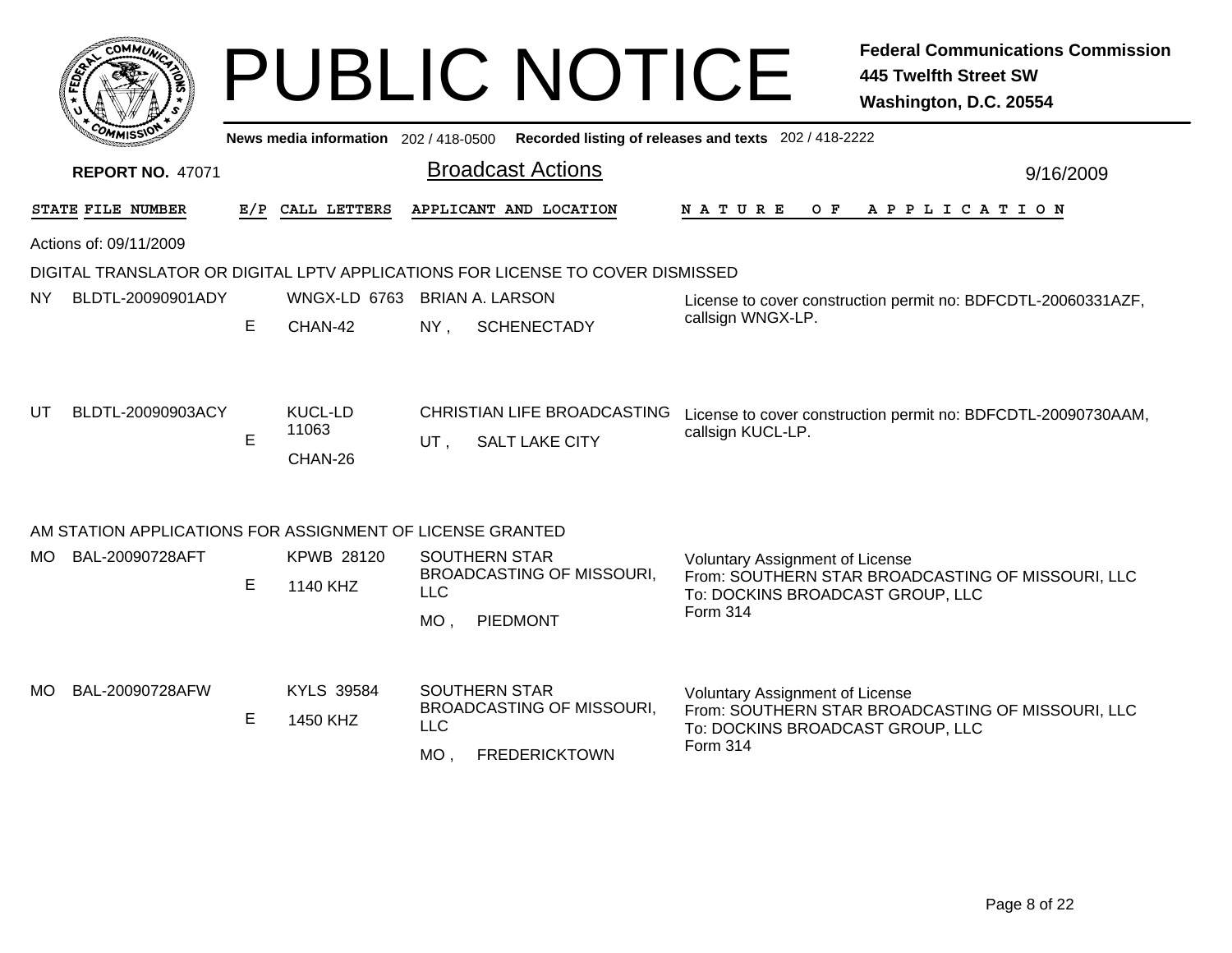|     | <b>COMMUX</b>                                                |     |                                     |        | <b>PUBLIC NOTICE</b>                                                            |                                                                                                                                                            | <b>Federal Communications Commission</b><br><b>445 Twelfth Street SW</b><br>Washington, D.C. 20554 |  |  |  |  |
|-----|--------------------------------------------------------------|-----|-------------------------------------|--------|---------------------------------------------------------------------------------|------------------------------------------------------------------------------------------------------------------------------------------------------------|----------------------------------------------------------------------------------------------------|--|--|--|--|
|     |                                                              |     | News media information 202/418-0500 |        |                                                                                 | Recorded listing of releases and texts 202 / 418-2222                                                                                                      |                                                                                                    |  |  |  |  |
|     | <b>REPORT NO. 47071</b>                                      |     |                                     |        | <b>Broadcast Actions</b>                                                        | 9/16/2009                                                                                                                                                  |                                                                                                    |  |  |  |  |
|     | STATE FILE NUMBER                                            | E/P | CALL LETTERS                        |        | APPLICANT AND LOCATION                                                          | N A T U R E<br>O F                                                                                                                                         | A P P L I C A T I O N                                                                              |  |  |  |  |
|     | Actions of: 09/11/2009                                       |     |                                     |        |                                                                                 |                                                                                                                                                            |                                                                                                    |  |  |  |  |
|     | DIGITAL CLASS A TV APPLICATIONS FOR LICENSE TO COVER GRANTED |     |                                     |        |                                                                                 |                                                                                                                                                            |                                                                                                    |  |  |  |  |
| MТ  | BLDTA-20090824AIM                                            | E   | K45CS-D<br>35566<br>CHAN-45         | MT ,   | KRTV COMMUNICATIONS, INC.<br><b>LEWISTOWN</b>                                   | callsign K45CS.                                                                                                                                            | License to cover construction permit no: BDFCDTA-20090223ABA,                                      |  |  |  |  |
|     | DIGITAL TV APPLICATIONS FOR LICENSE TO COVER GRANTED         |     |                                     |        |                                                                                 |                                                                                                                                                            |                                                                                                    |  |  |  |  |
| CA. | BLCDT-20081103ABE                                            | E   | KBBC-DT<br>83825<br>CHAN-20         | $CA$ , | <b>BELLAGIO BROADCASTING, LLC</b><br><b>BISHOP</b>                              | callsign KBBC-TV.                                                                                                                                          | License to cover construction permit no: BPCDT-20080317AHN,                                        |  |  |  |  |
|     |                                                              |     |                                     |        | DIGITAL TV APPLICATIONS FOR MINOR MODIFICATION TO A CONSTRUCTION PERMIT GRANTED |                                                                                                                                                            |                                                                                                    |  |  |  |  |
| MN. | BMPCDT-20080617ACJ                                           | E   | KCWV-DT<br>166511<br>CHAN-27        | MN,    | <b>GEORGE S. FLINN III</b><br><b>DULUTH</b>                                     | Modification of construction permit file number<br>BMPCDT-20080221ACC.<br>Engineering Amendment filed 01/16/2009<br>Engineering Amendment filed 08/24/2009 |                                                                                                    |  |  |  |  |
| WA. | BMPCDT-20080617ADY                                           | E   | KAYU-DT<br>58684<br>CHAN-28         | WA .   | MOUNTAIN LICENSES, L.P.<br><b>SPOKANE</b>                                       | Modification of construction permit file number<br>BPCDT-20080402AAX.                                                                                      |                                                                                                    |  |  |  |  |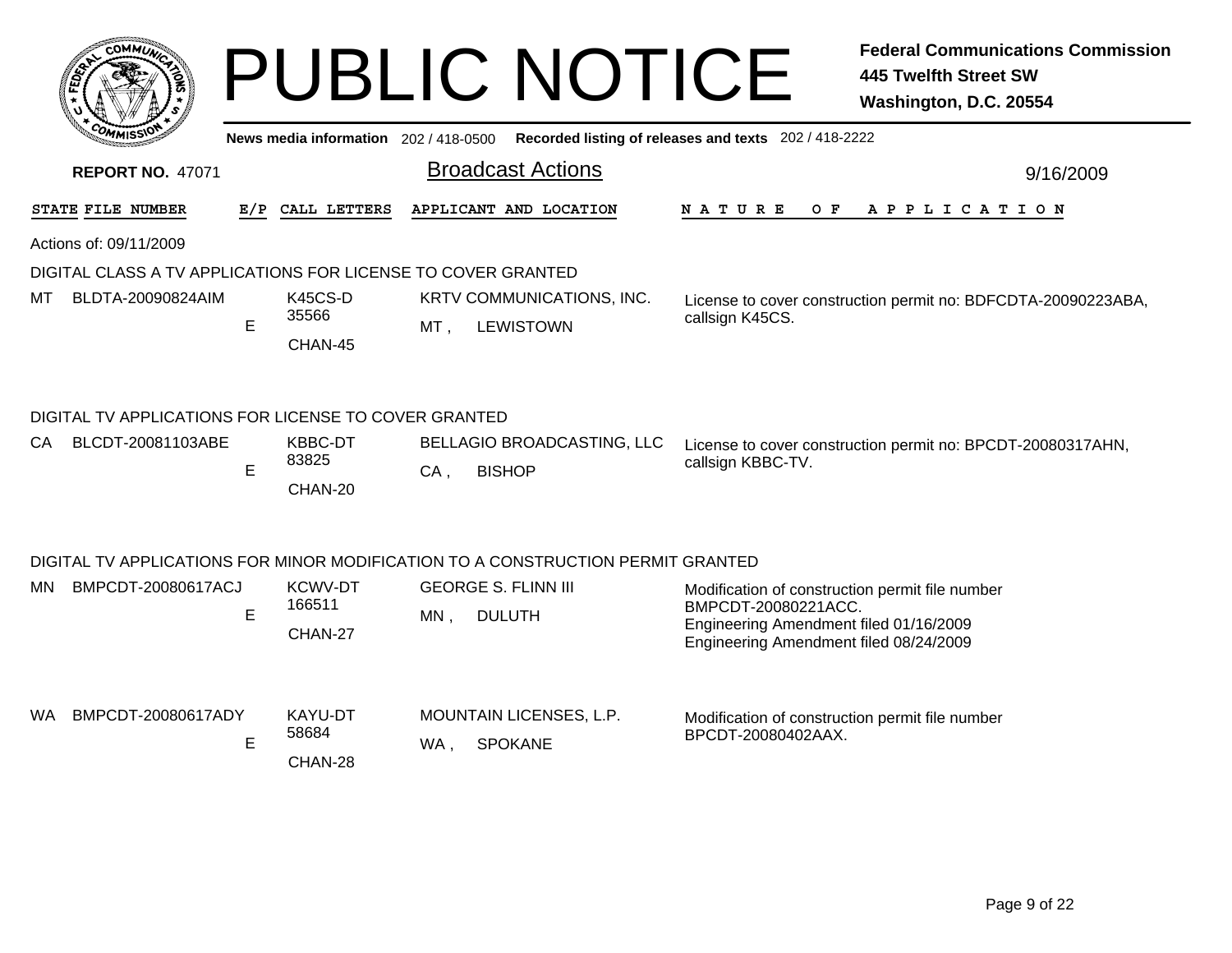|      | <b>COMMU</b>                                           |   |                                       | <b>PUBLIC NOTICE</b>                                                                         | <b>Federal Communications Commission</b><br><b>445 Twelfth Street SW</b><br>Washington, D.C. 20554                                          |
|------|--------------------------------------------------------|---|---------------------------------------|----------------------------------------------------------------------------------------------|---------------------------------------------------------------------------------------------------------------------------------------------|
|      | <b>REPORT NO. 47071</b>                                |   | News media information 202 / 418-0500 | <b>Broadcast Actions</b>                                                                     | Recorded listing of releases and texts 202 / 418-2222<br>9/16/2009                                                                          |
|      |                                                        |   |                                       | APPLICANT AND LOCATION                                                                       | O F                                                                                                                                         |
|      | STATE FILE NUMBER<br>Actions of: 09/11/2009            |   | E/P CALL LETTERS                      |                                                                                              | N A T U R E<br>A P P L I C A T I O N                                                                                                        |
|      | LOW POWER FM APPLICATIONS FOR LICENSE TO COVER GRANTED |   |                                       |                                                                                              |                                                                                                                                             |
| KY.  | BLL-20090908ACC                                        | E | WRZD-LP<br>135664                     | <b>HAZARD COMMUNITY</b><br><b>BROADCASTING</b>                                               | License to cover.                                                                                                                           |
|      |                                                        |   | 106.1 MHZ                             | HAZARD<br>KY,                                                                                |                                                                                                                                             |
| TX   | BLL-20090910ABN                                        | E | KDRP-LP<br>134579                     | PRINCIPLE BROADCASTING<br>FOUNDATION, INC.                                                   | License to cover.                                                                                                                           |
|      |                                                        |   | 99.9 MHZ                              | <b>DRIPPING SPRINGS</b><br>TX .                                                              |                                                                                                                                             |
|      |                                                        |   |                                       | FM STATION APPLICATIONS FOR ASSIGNMENT OF LICENSE GRANTED                                    |                                                                                                                                             |
| MO l | BALH-20090728AFU                                       | E | <b>KPWB-FM</b><br>28121<br>104.9 MHZ  | <b>SOUTHERN STAR</b><br><b>BROADCASTING OF MISSOURI,</b><br><b>LLC</b><br>PIEDMONT<br>$MO$ , | <b>Voluntary Assignment of License</b><br>From: SOUTHERN STAR BROADCASTING OF MISSOURI, LLC<br>To: DOCKINS BROADCAST GROUP, LLC<br>Form 314 |
| MO.  | BALH-20090728AFV                                       | Е | KTNX 162355<br>103.9 MHZ              | <b>SOUTHERN STAR</b><br>BROADCASTING OF MISSOURI,<br><b>LLC</b><br>$MO$ ,<br><b>ARCADIA</b>  | <b>Voluntary Assignment of License</b><br>From: SOUTHERN STAR BROADCASTING OF MISSOURI, LLC<br>To: DOCKINS BROADCAST GROUP, LLC<br>Form 314 |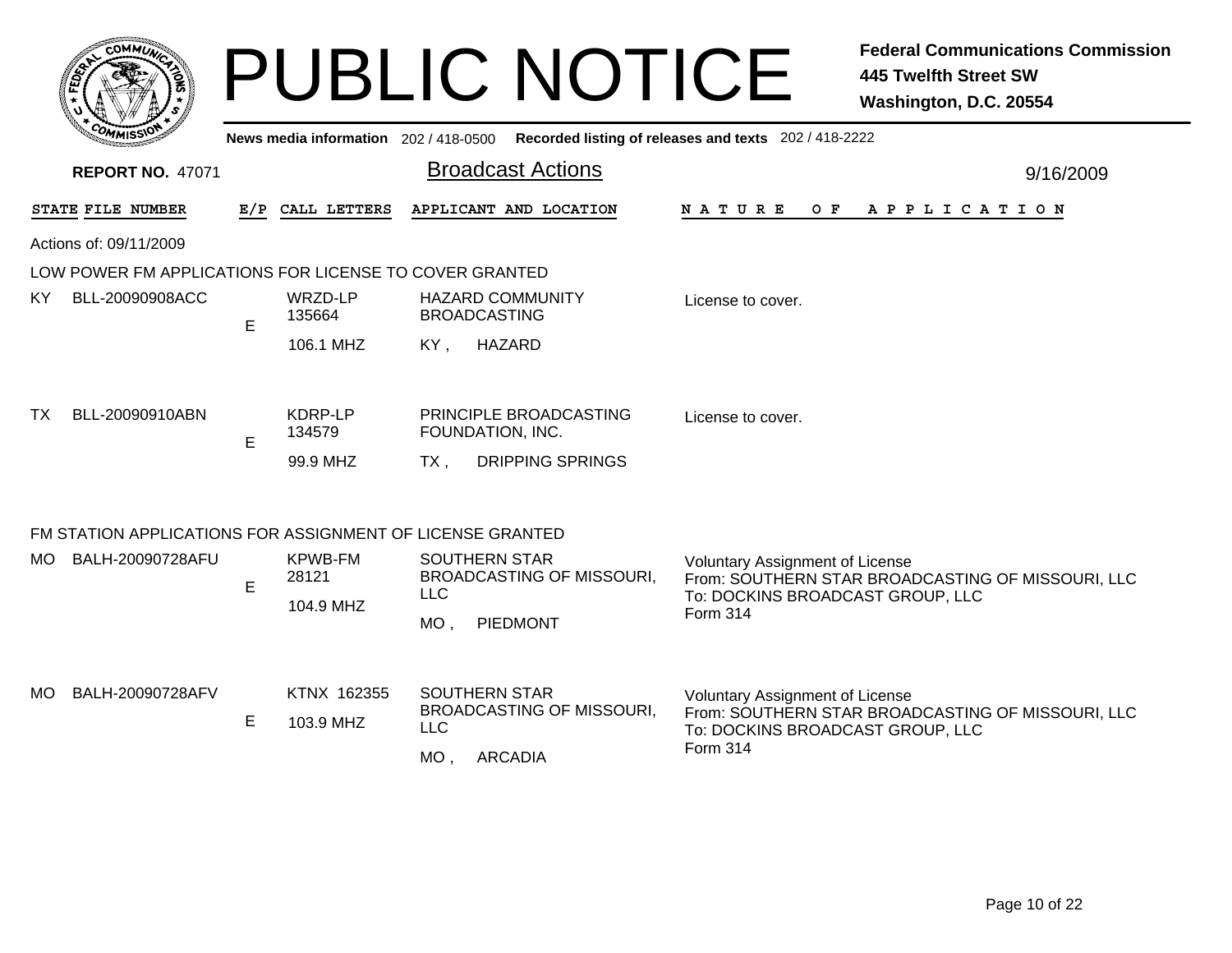|       | COMMUNI<br>¢   |  |
|-------|----------------|--|
| FEDEY | c              |  |
|       | 7              |  |
|       | <b>COMMISS</b> |  |

## PUBLIC NOTICE **Federal Communications Commission 445 Twelfth Street SW Washington, D.C. 20554**

**News media information** 202 / 418-0500**Recorded listing of releases and texts** 202 / 418-2222

| <b>REPORT NO. 47071</b>                                   |   |                              | <b>Broadcast Actions</b>                                                        | 9/16/2009                                                                                                                       |  |  |  |  |
|-----------------------------------------------------------|---|------------------------------|---------------------------------------------------------------------------------|---------------------------------------------------------------------------------------------------------------------------------|--|--|--|--|
| STATE FILE NUMBER                                         |   | E/P CALL LETTERS             | APPLICANT AND LOCATION                                                          | N A T U R E<br>O F<br>A P P L I C A T I O N                                                                                     |  |  |  |  |
| Actions of: 09/11/2009                                    |   |                              |                                                                                 |                                                                                                                                 |  |  |  |  |
| FM STATION APPLICATIONS FOR ASSIGNMENT OF LICENSE GRANTED |   |                              |                                                                                 |                                                                                                                                 |  |  |  |  |
| BALH-20090728AFX<br>MO.                                   | E | KYLS-FM<br>15655<br>95.9 MHZ | <b>SOUTHERN STAR</b><br>BROADCASTING OF MISSOURI.<br><b>LLC</b>                 | <b>Voluntary Assignment of License</b><br>From: SOUTHERN STAR BROADCASTING OF MISSOURI, LLC<br>To: DOCKINS BROADCAST GROUP. LLC |  |  |  |  |
|                                                           |   |                              | МO<br><b>IRONTON</b>                                                            | Form 314                                                                                                                        |  |  |  |  |
|                                                           |   |                              | FM STATION APPLICATIONS FOR MINOR MODIFICATION TO A CONSTRUCTION PERMIT GRANTED |                                                                                                                                 |  |  |  |  |

OHBMPED-20090903ACV WXMF 93251

E

Mod of CP to chg

 91.9 MHZMINISTRIES, INC.

**MARION** OH

KAYSER BROADCAST

Page 11 of 22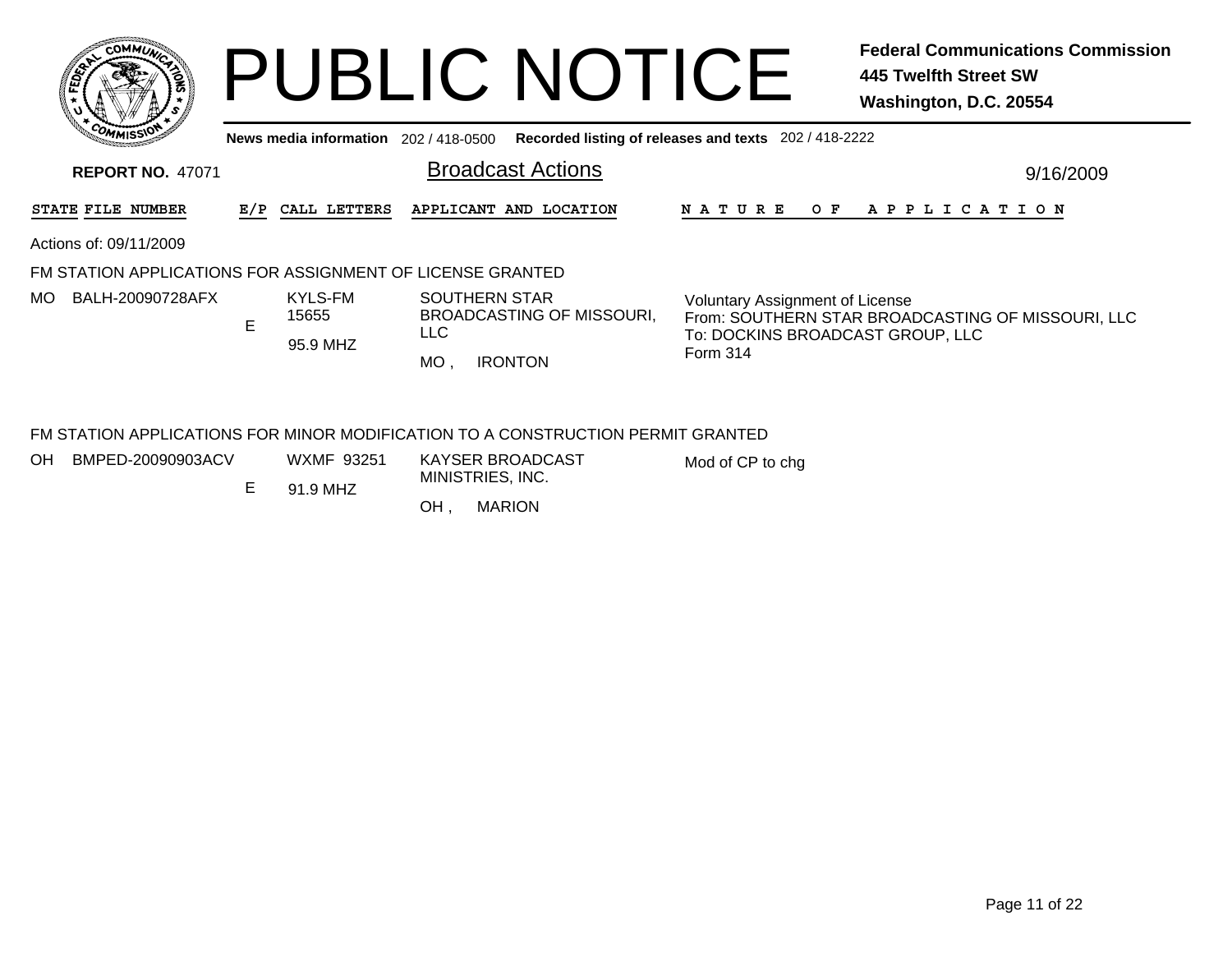| <b>COMMUNI</b>                                                   |     |                                       |                   |                          | <b>PUBLIC NOTICE</b>                                    | <b>Federal Communications Commission</b><br><b>445 Twelfth Street SW</b><br>Washington, D.C. 20554                                               |
|------------------------------------------------------------------|-----|---------------------------------------|-------------------|--------------------------|---------------------------------------------------------|--------------------------------------------------------------------------------------------------------------------------------------------------|
|                                                                  |     | News media information 202 / 418-0500 |                   |                          | Recorded listing of releases and texts 202 / 418-2222   |                                                                                                                                                  |
| <b>REPORT NO. 47071</b>                                          |     |                                       |                   | <b>Broadcast Actions</b> |                                                         | 9/16/2009                                                                                                                                        |
| STATE FILE NUMBER                                                | E/P | CALL LETTERS                          |                   | APPLICANT AND LOCATION   | N A T U R E<br>O F                                      | A P P L I C A T I O N                                                                                                                            |
| Actions of: 09/11/2009                                           |     |                                       |                   |                          |                                                         |                                                                                                                                                  |
| FM STATION APPLICATIONS FOR ORIGINAL CONSTRUCTION PERMIT GRANTED |     |                                       |                   |                          |                                                         |                                                                                                                                                  |
| PA<br>BNPED-20071022ARI                                          |     | NEW 175972                            | <b>PITTSBURGH</b> | AQUINAS ACADEMY OF       | CP New Station.                                         |                                                                                                                                                  |
|                                                                  | E   | 88.1 MHZ                              | PA,               | <b>ELLWOOD CITY</b>      |                                                         | Petitions to deny must be on file no later than 30 days from the date of<br>this public notice accepting the application for filing.             |
|                                                                  |     |                                       |                   |                          |                                                         | Petition to Deny filed 12/14/2007 (Bethany)<br>Petition to Deny filed 12/14/2007 (Slippery Rock)<br>Petition to Deny filed 12/14/2007 (UN Akron) |
|                                                                  |     |                                       |                   |                          | Engineering Amendment filed 01/07/2008                  | Opposition to Petition to Deny filed 12/31/2007 (the School)                                                                                     |
|                                                                  |     |                                       |                   |                          | COLLEGE, INC.<br>Engineering Amendment filed 09/02/2009 | Reply to Opposition to Petition to Deny Filed 01/11/2008 by BETHANY                                                                              |
|                                                                  |     |                                       |                   |                          | dated 09/11/2009                                        | 12/14/2007 Petitions to Deny and all related pleadings dismissed by letter                                                                       |
|                                                                  |     |                                       |                   |                          |                                                         | Application, as amended 09/02/2009, granted by letter dated 09/11/2009                                                                           |

### FM STATION APPLICATIONS FOR MINOR CHANGE TO A LICENSED FACILITY GRANTED

- E85165 IABPED-20090729AFE
- KXGM-FM

EXTREME GRACE MEDIA, INC. Minor change in licensed facilities.

89.1 MHZE IA

, HIAWATHA

Page 12 of 22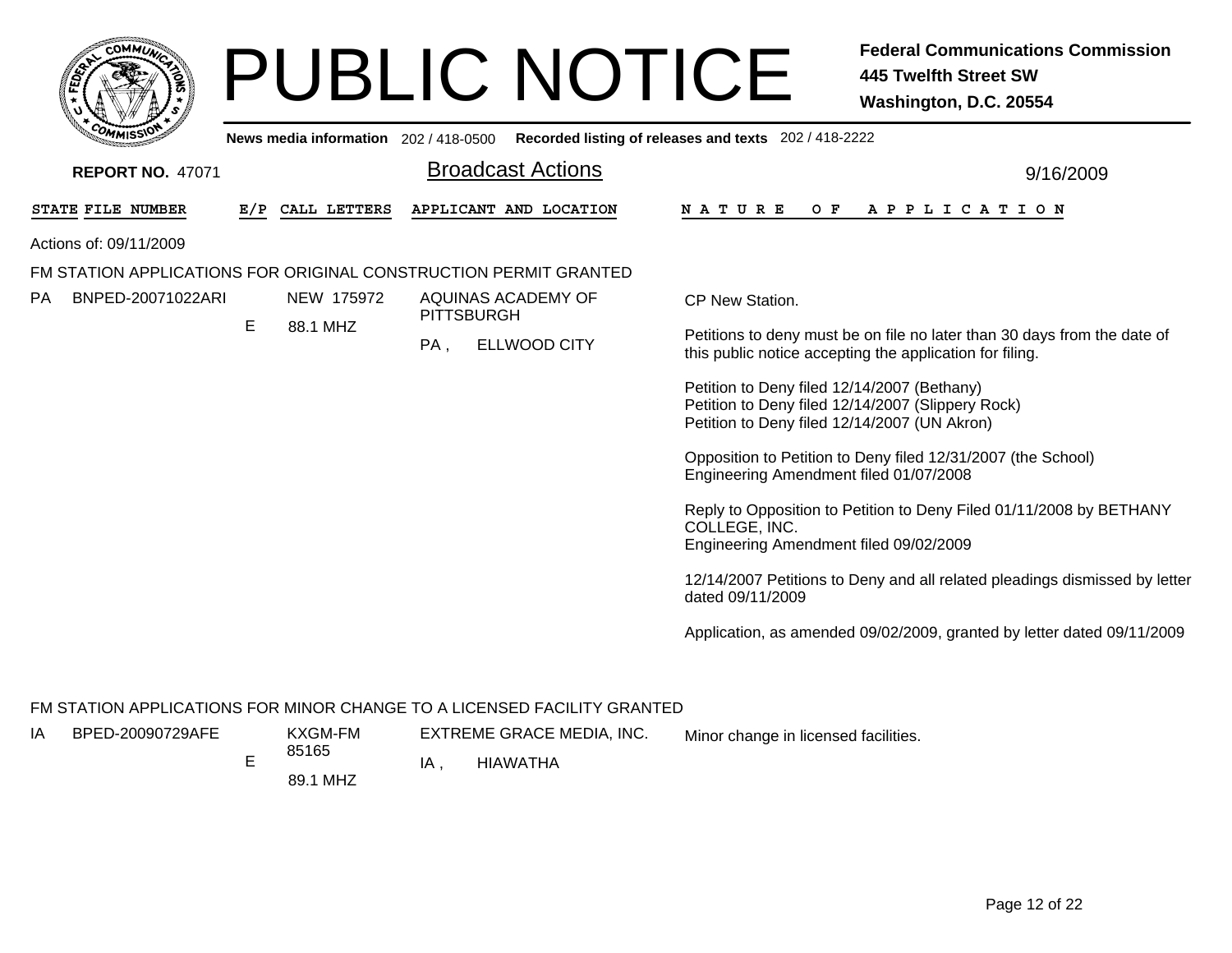|           |                                                         |     |                                     |                                                         | <b>PUBLIC NOTICE</b>      |                                                                                             | <b>Federal Communications Commission</b><br><b>445 Twelfth Street SW</b><br>Washington, D.C. 20554 |
|-----------|---------------------------------------------------------|-----|-------------------------------------|---------------------------------------------------------|---------------------------|---------------------------------------------------------------------------------------------|----------------------------------------------------------------------------------------------------|
|           |                                                         |     |                                     |                                                         |                           | News media information 202 / 418-0500 Recorded listing of releases and texts 202 / 418-2222 |                                                                                                    |
|           | <b>REPORT NO. 47071</b>                                 |     |                                     | <b>Broadcast Actions</b>                                |                           |                                                                                             | 9/16/2009                                                                                          |
|           | STATE FILE NUMBER                                       | E/P | CALL LETTERS                        | APPLICANT AND LOCATION                                  |                           | N A T U R E<br>O F                                                                          | A P P L I C A T I O N                                                                              |
|           | Actions of: 09/11/2009                                  |     |                                     |                                                         |                           |                                                                                             |                                                                                                    |
|           | FM TRANSLATOR APPLICATIONS FOR LICENSE TO COVER GRANTED |     |                                     |                                                         |                           |                                                                                             |                                                                                                    |
| NH .      | BLFT-20051128AEO                                        | E   | <b>W251BD</b><br>141693<br>98.1 MHZ | <b>BERLIN</b><br>NH,                                    | SHAW COMMUNICATIONS, INC. | License to cover.                                                                           |                                                                                                    |
| GA        | BLFT-20090720ADQ                                        | E   | W209CG<br>150669<br>89.7 MHZ        | RADIO ASSIST MINISTRY, INC.<br><b>TALLAPOOSA</b><br>GA, |                           | License to cover.                                                                           |                                                                                                    |
| WA        | BLFT-20090728ACY                                        | E   | <b>K249DX</b><br>149955<br>97.7 MHZ | L.L.C<br><b>REDMOND</b><br>WA,                          | SOUTH SOUND BROADCASTING  | License to cover.                                                                           |                                                                                                    |
| <b>NJ</b> | BLFT-20090731AAO                                        | E   | W220AA 40054<br>91.9 MHZ            | <b>BRIDGELIGHT, LLC</b><br>PARLIN, ETC.<br>NJ,          |                           | License to cover.                                                                           |                                                                                                    |
| SD        | BLFT-20090826ABR                                        | E   | K245BD<br>142015<br>96.9 MHZ        | PHASOR PHYSICS, INC.<br><b>DEADWOOD</b><br>SD,          |                           | License to cover.                                                                           |                                                                                                    |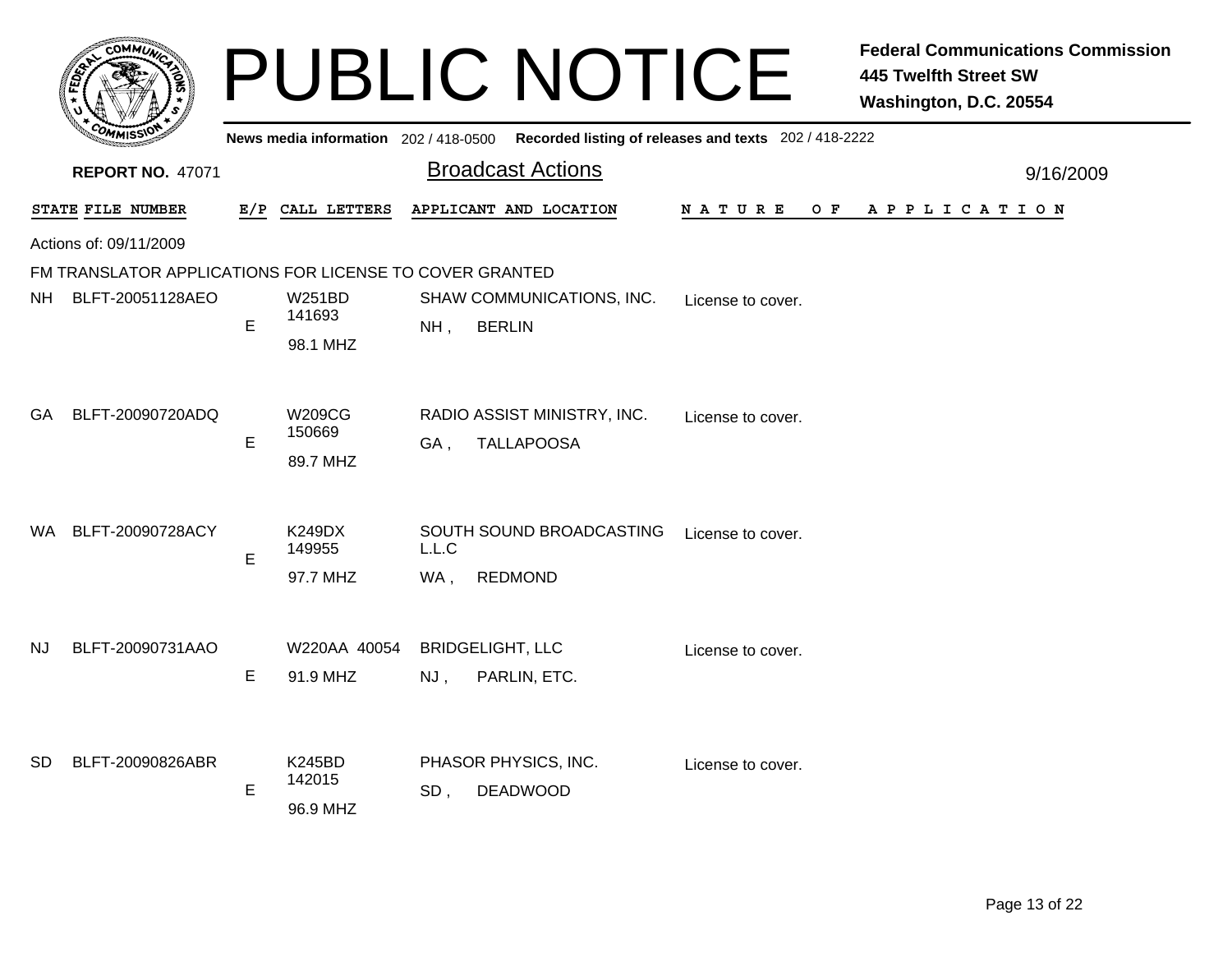|      | -оммл                                                   |     |                                      | <b>PUBLIC NOTICE</b>                                                             |                    | <b>Federal Communications Commission</b><br><b>445 Twelfth Street SW</b><br>Washington, D.C. 20554 |
|------|---------------------------------------------------------|-----|--------------------------------------|----------------------------------------------------------------------------------|--------------------|----------------------------------------------------------------------------------------------------|
|      |                                                         |     | News media information 202/418-0500  | Recorded listing of releases and texts 202 / 418-2222                            |                    |                                                                                                    |
|      | <b>REPORT NO. 47071</b>                                 |     |                                      | <b>Broadcast Actions</b>                                                         |                    | 9/16/2009                                                                                          |
|      | STATE FILE NUMBER                                       | E/P | CALL LETTERS                         | APPLICANT AND LOCATION                                                           | N A T U R E<br>O F | A P P L I C A T I O N                                                                              |
|      | Actions of: 09/11/2009                                  |     |                                      |                                                                                  |                    |                                                                                                    |
|      | FM TRANSLATOR APPLICATIONS FOR LICENSE TO COVER GRANTED |     |                                      |                                                                                  |                    |                                                                                                    |
| WY _ | BLFT-20090831ABE                                        | E   | <b>K299BC</b><br>148074<br>107.7 MHZ | FREMONT BROADCASTING, INC<br>LANDER<br>WY,                                       | License to cover.  |                                                                                                    |
| ΚY   | BLFT-20090902AAP                                        | E   | <b>W220DV</b><br>141109<br>91.9 MHZ  | WAY-FM MEDIA GROUP, INC.<br>KY,<br><b>HENDERSON</b>                              | License to cover.  |                                                                                                    |
| GA   | BLFT-20090902AAV                                        | E   | <b>W295AO</b><br>140192<br>106.9 MHZ | RTG RADIO, LLC<br><b>VALDOSTA</b><br>GA.                                         | License to cover.  |                                                                                                    |
| IL   | BLFT-20090902ABZ                                        | E   | <b>W275BM</b><br>144079<br>102.9 MHZ | <b>MORGAN COUNTY</b><br>BROADCASTING COMPANY, INC.<br><b>JACKSONVILLE</b><br>IL, | License to cover.  |                                                                                                    |
| AL   | BLFT-20090903ADE                                        | E   | <b>W286BT</b><br>157477<br>105.1 MHZ | TTI, INC.<br><b>EUTAW</b><br>AL,                                                 | License to cover.  |                                                                                                    |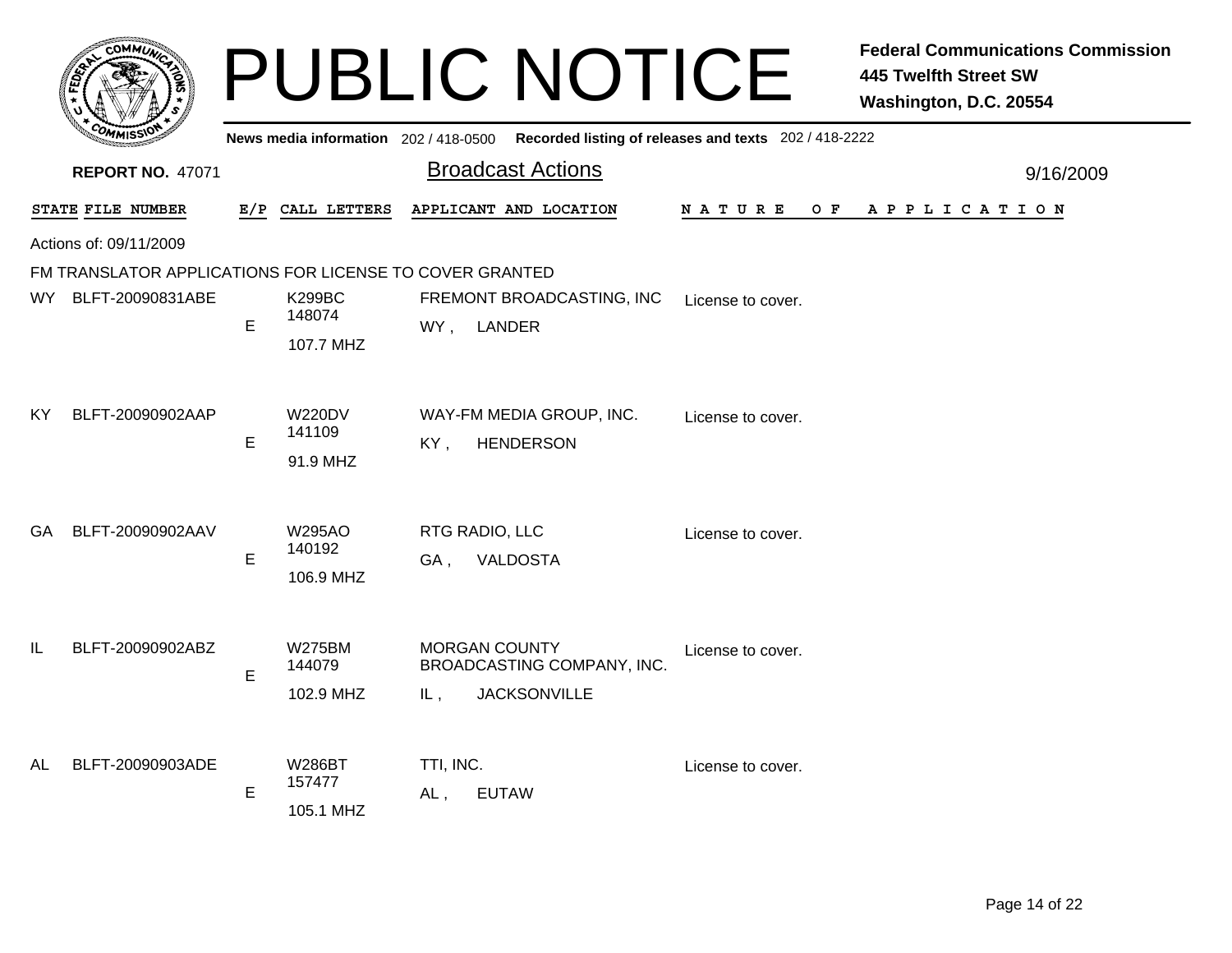|           | COMMUN                  |     | News media information 202 / 418-0500 |                   | <b>PUBLIC NOTICE</b>                                                               | Recorded listing of releases and texts 202 / 418-2222 | <b>Federal Communications Commission</b><br><b>445 Twelfth Street SW</b><br>Washington, D.C. 20554 |
|-----------|-------------------------|-----|---------------------------------------|-------------------|------------------------------------------------------------------------------------|-------------------------------------------------------|----------------------------------------------------------------------------------------------------|
|           | <b>REPORT NO. 47071</b> |     |                                       |                   | <b>Broadcast Actions</b>                                                           |                                                       | 9/16/2009                                                                                          |
|           | STATE FILE NUMBER       | E/P | CALL LETTERS                          |                   | APPLICANT AND LOCATION                                                             | NATURE<br>O F                                         | A P P L I C A T I O N                                                                              |
|           | Actions of: 09/11/2009  |     |                                       |                   |                                                                                    |                                                       |                                                                                                    |
|           |                         |     |                                       |                   | FM TRANSLATOR APPLICATIONS FOR MINOR MODIFICATION TO A CONSTRUCTION PERMIT GRANTED |                                                       |                                                                                                    |
| NM.       | BMPFT-20090910AAP       |     | K265EI 140006                         |                   | <b>BIG BEND BROADCASTING</b>                                                       | Mod of CP                                             |                                                                                                    |
|           |                         | E   | 100.9 MHZ                             | $NM$ ,            | <b>MIMBRES</b>                                                                     |                                                       |                                                                                                    |
| ID        | BMPFT-20090910ABS       | E   | K210DT 89205<br>89.9 MHZ              | <b>FOUNDATION</b> | <b>EDUCATIONAL MEDIA</b>                                                           | Mod of CP                                             |                                                                                                    |
|           |                         |     |                                       | $ID$ ,            | <b>POCATELLO</b>                                                                   |                                                       |                                                                                                    |
|           |                         |     |                                       |                   | FM TRANSLATOR APPLICATIONS FOR MINOR CHANGE TO A LICENSED FACILITY GRANTED         |                                                       |                                                                                                    |
| <b>NH</b> | BPFT-20090908ABR        | E   | <b>W234BL</b><br>146333<br>94.7 MHZ   | $NH$ ,            | KOOR COMMUNICATIONS, INC.<br><b>NEWPORT</b>                                        |                                                       | Minor change in licensed facilities, callsign W233AY.                                              |
|           |                         |     |                                       |                   |                                                                                    |                                                       |                                                                                                    |
| <b>NV</b> | BPFT-20090909AAR        |     | K267BH 48349                          |                   | ONDAS DE VIDA NETWORK, INC.                                                        |                                                       | Minor change in licensed facilities, callsign K267BH.                                              |
|           |                         | Е   | 101.3 MHZ                             | NV,               | NORTH LAS VEGAS                                                                    |                                                       |                                                                                                    |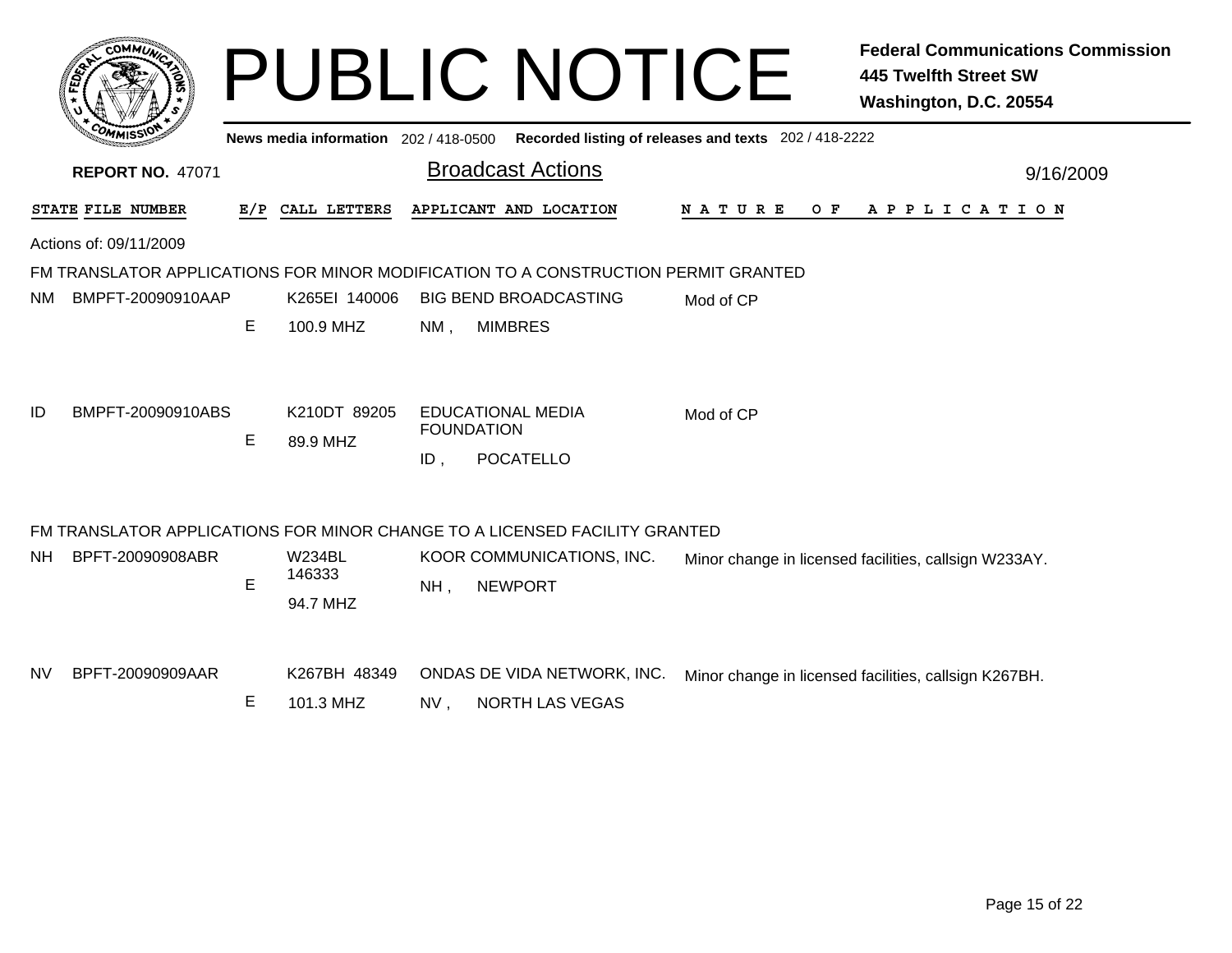|     | <b>COMMIT</b>                                                                                  |     |                              |                 | <b>PUBLIC NOTICE</b>                                                         |                                                       | <b>Federal Communications Commission</b><br><b>445 Twelfth Street SW</b><br>Washington, D.C. 20554 |  |  |  |  |  |
|-----|------------------------------------------------------------------------------------------------|-----|------------------------------|-----------------|------------------------------------------------------------------------------|-------------------------------------------------------|----------------------------------------------------------------------------------------------------|--|--|--|--|--|
|     | News media information 202 / 418-0500<br>Recorded listing of releases and texts 202 / 418-2222 |     |                              |                 |                                                                              |                                                       |                                                                                                    |  |  |  |  |  |
|     | <b>Broadcast Actions</b><br><b>REPORT NO. 47071</b><br>9/16/2009                               |     |                              |                 |                                                                              |                                                       |                                                                                                    |  |  |  |  |  |
|     | STATE FILE NUMBER                                                                              | E/P | CALL LETTERS                 |                 | APPLICANT AND LOCATION                                                       | N A T U R E<br>O F                                    | A P P L I C A T I O N                                                                              |  |  |  |  |  |
|     | Actions of: 09/11/2009                                                                         |     |                              |                 |                                                                              |                                                       |                                                                                                    |  |  |  |  |  |
|     |                                                                                                |     |                              |                 | FM TRANSLATOR APPLICATIONS FOR MINOR CHANGE TO A LICENSED FACILITY GRANTED   |                                                       |                                                                                                    |  |  |  |  |  |
| NV. | BPFT-20090910AAT                                                                               |     | K297AS 144149                |                 | <b>EDUCATIONAL MEDIA</b><br><b>FOUNDATION</b>                                | Minor change in licensed facilities, callsign K297AS. |                                                                                                    |  |  |  |  |  |
|     |                                                                                                | E   | 107.3 MHZ                    | NV <sub>1</sub> | <b>CARSON CITY</b>                                                           |                                                       |                                                                                                    |  |  |  |  |  |
| МA  | BPFT-20090910ABX                                                                               |     | <b>W291CH</b><br>141373      |                 | UNIVERSITY OF<br><b>MASSACHUSETTS</b>                                        | Minor change in licensed facilities, callsign W230AU. |                                                                                                    |  |  |  |  |  |
|     |                                                                                                | E   | 106.1 MHZ                    | MA.             | <b>PITTSFIELD</b>                                                            |                                                       |                                                                                                    |  |  |  |  |  |
|     |                                                                                                |     |                              |                 | DIGITAL TRANSLATOR OR DIGITAL LPTV APPLICATIONS FOR LICENSE TO COVER GRANTED |                                                       |                                                                                                    |  |  |  |  |  |
| WY  | BLDTL-20090828AAE                                                                              |     | K36JD-D<br>168285            |                 | NPG OF IDAHO, INC.                                                           | callsign K36JD-D.                                     | License to cover construction permit no: BPDTL-20090710AMP,                                        |  |  |  |  |  |
|     |                                                                                                | E   | CHAN-36                      | WY,             | <b>JACKSON</b>                                                               |                                                       |                                                                                                    |  |  |  |  |  |
| UT  | BLDTT-20090831AAK                                                                              | E   | K16HV-D<br>168695<br>CHAN-16 | UT,             | <b>SANPETE COUNTY</b><br><b>MAYFIELD</b>                                     | callsign K16HV-D.                                     | License to cover construction permit no: BMPDTT-20090731AAD,                                       |  |  |  |  |  |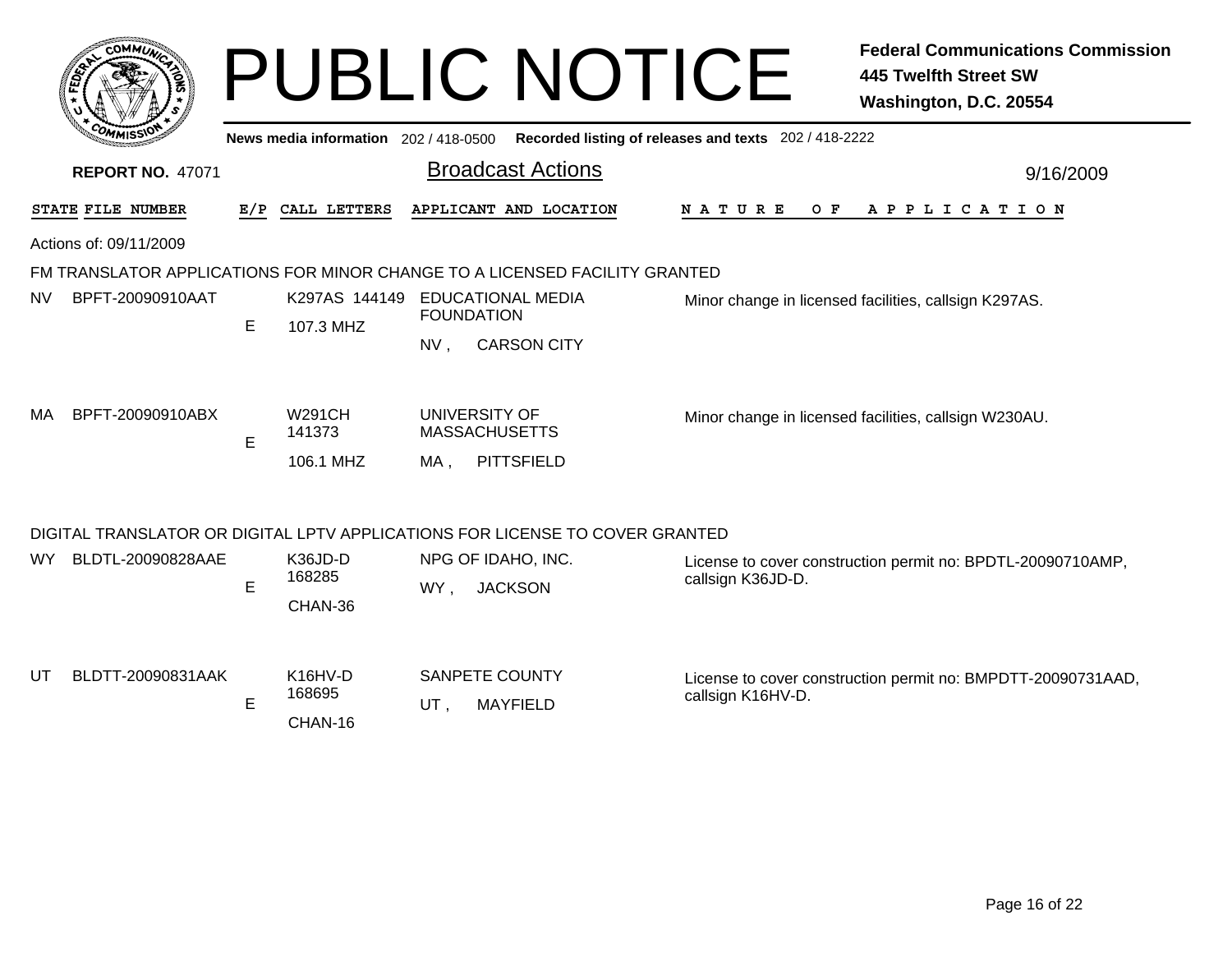|           | сомм $\vec{\bm{\omega}}$ |     |                                     |      | <b>PUBLIC NOTICE</b>                                                         |                   |                                                             | <b>Federal Communications Commission</b><br><b>445 Twelfth Street SW</b><br>Washington, D.C. 20554 |  |
|-----------|--------------------------|-----|-------------------------------------|------|------------------------------------------------------------------------------|-------------------|-------------------------------------------------------------|----------------------------------------------------------------------------------------------------|--|
|           |                          |     | News media information 202/418-0500 |      | Recorded listing of releases and texts 202 / 418-2222                        |                   |                                                             |                                                                                                    |  |
|           | <b>REPORT NO. 47071</b>  |     |                                     |      | <b>Broadcast Actions</b>                                                     |                   | 9/16/2009                                                   |                                                                                                    |  |
|           | STATE FILE NUMBER        | E/P | CALL LETTERS                        |      | APPLICANT AND LOCATION                                                       | N A T U R E       | O F                                                         | A P P L I C A T I O N                                                                              |  |
|           | Actions of: 09/11/2009   |     |                                     |      |                                                                              |                   |                                                             |                                                                                                    |  |
|           |                          |     |                                     |      | DIGITAL TRANSLATOR OR DIGITAL LPTV APPLICATIONS FOR LICENSE TO COVER GRANTED |                   |                                                             |                                                                                                    |  |
| UT        | BLDTT-20090831AAL        |     | K28JN-D                             |      | <b>SANPETE COUNTY</b>                                                        |                   | License to cover construction permit no: BPDTT-20090727AAA, |                                                                                                    |  |
|           |                          | E   | 168165<br>CHAN-28                   | UT,  | MANTI, ETC.                                                                  |                   | callsign K28JN-D.                                           |                                                                                                    |  |
| UT        | BLDTT-20090831AAN        | E   | K24HJ-D<br>168166<br>CHAN-24        | UT,  | <b>SANPETE COUNTY</b><br>MANTI, ETC.                                         | callsign K24HJ-D. |                                                             | License to cover construction permit no: BPDTT-20090727AAB,                                        |  |
| UT        | BLDTT-20090831AAP        | E   | <b>K26IH-D</b><br>168167<br>CHAN-26 | UT,  | <b>SANPETE COUNTY</b><br>MANTI, ETC.                                         | callsign K26IH-D. |                                                             | License to cover construction permit no: BPDTT-20090727AAC,                                        |  |
| <b>PR</b> | BLDTL-20090831ABP        | E   | W51DJ-D<br>125245<br>CHAN-51        | PR,  | SEAN D. MINTZ<br><b>MAYAGUEZ</b>                                             | callsign W51DJ.   |                                                             | License to cover construction permit no: BDFCDTL-20081208AAQ,                                      |  |
| мт        | BLDTV-20090831ABW        | E   | K08KT-D 6520<br>CHAN-8              | MT . | <b>BOULDER TV ASSOCIATION</b><br><b>BOULDER</b>                              | callsign K08KT.   |                                                             | License to cover construction permit no: BDFCDTV-20090604ABG,                                      |  |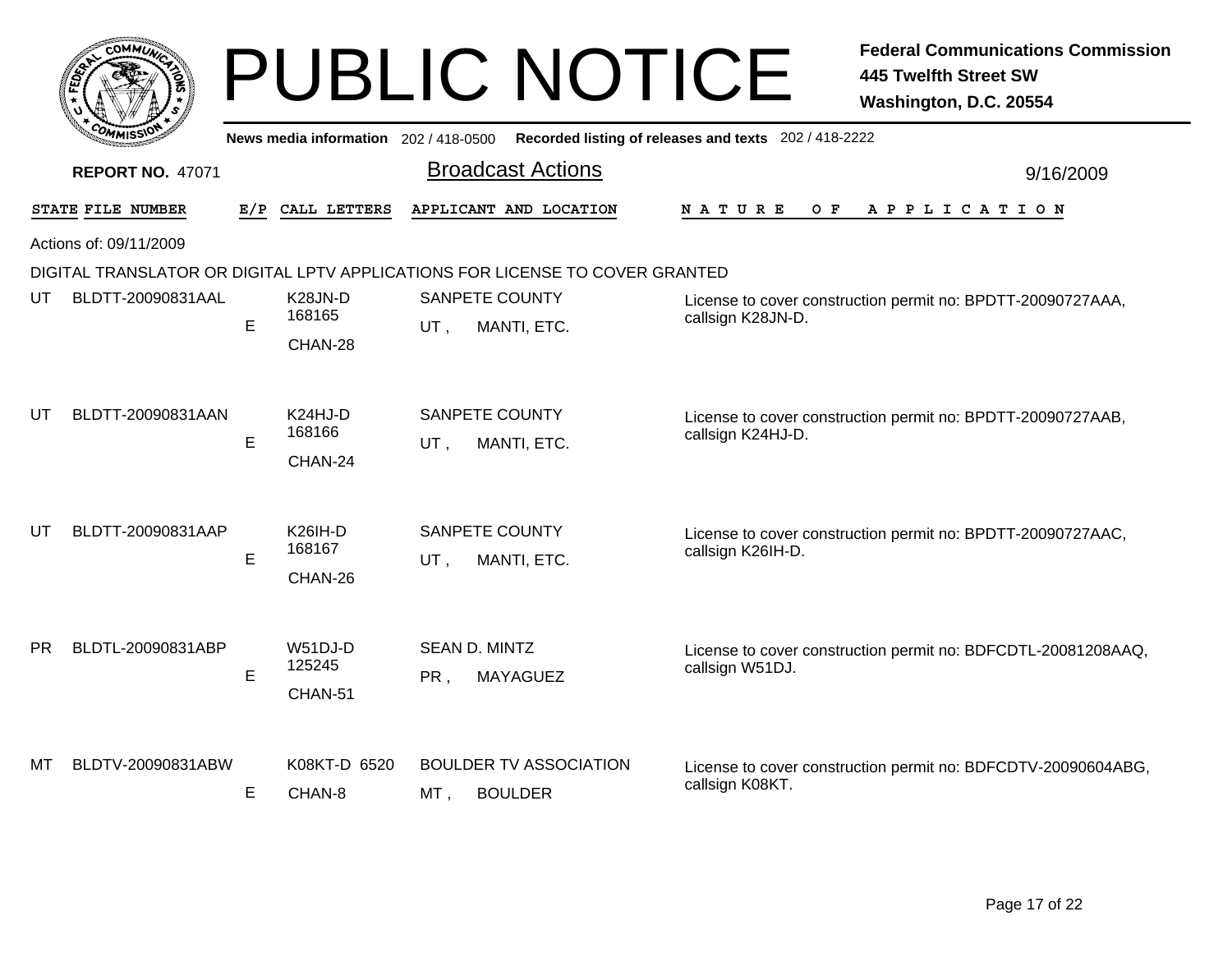|    |                         |     |                                               |        | <b>PUBLIC NOTICE</b>                                                         |                                                       | <b>Federal Communications Commission</b><br><b>445 Twelfth Street SW</b><br>Washington, D.C. 20554 |  |  |  |  |
|----|-------------------------|-----|-----------------------------------------------|--------|------------------------------------------------------------------------------|-------------------------------------------------------|----------------------------------------------------------------------------------------------------|--|--|--|--|
|    |                         |     | News media information $202/418-0500$         |        |                                                                              | Recorded listing of releases and texts 202 / 418-2222 |                                                                                                    |  |  |  |  |
|    | <b>REPORT NO. 47071</b> |     |                                               |        | <b>Broadcast Actions</b>                                                     |                                                       | 9/16/2009                                                                                          |  |  |  |  |
|    | STATE FILE NUMBER       | E/P | CALL LETTERS                                  |        | APPLICANT AND LOCATION                                                       | O F<br>N A T U R E                                    | A P P L I C A T I O N                                                                              |  |  |  |  |
|    | Actions of: 09/11/2009  |     |                                               |        |                                                                              |                                                       |                                                                                                    |  |  |  |  |
|    |                         |     |                                               |        | DIGITAL TRANSLATOR OR DIGITAL LPTV APPLICATIONS FOR LICENSE TO COVER GRANTED |                                                       |                                                                                                    |  |  |  |  |
| МΤ | BLDTT-20090831ADK       |     | K24FL-D                                       |        | MMM LICENSE II LLC                                                           |                                                       | License to cover construction permit no: BMPDTT-20090723AEP,                                       |  |  |  |  |
|    |                         | E   | 129406                                        | $MT$ , | <b>COLUMBUS</b>                                                              | callsign K24FL.                                       |                                                                                                    |  |  |  |  |
| NΥ | BLDTL-20090901AAK       | E   | CHAN-24<br>W42CO-D<br>67785                   | NY,    | TRI-STATE CHRISTIAN TV, INC.<br><b>ROCHESTER</b>                             | callsign W42CO.                                       | License to cover construction permit no: BDFCDTT-20060331BDS,                                      |  |  |  |  |
| CА | BLDTL-20090902AAO       | E   | CHAN-42<br><b>KLAU-LD</b><br>21511<br>CHAN-66 | $CA$ . | <b>GERALD BENAVIDES</b><br><b>REDLANDS</b>                                   | callsign KLAU-LP.                                     | License to cover construction permit no: BDFCDTL-20080801AYR,                                      |  |  |  |  |
| IN | BLDVL-20090902ACB       | E   | WIIH-LD<br>167765<br>CHAN-8                   | IN,    | INDIANA BROADCASTING, LLC<br><b>INDIANAPOLIS</b>                             | callsign WIIH-LD.                                     | License to cover construction permit no: BMPDVL-20090825BTT,                                       |  |  |  |  |
| FL | BLDTT-20090903AAH       | E   | <b>W23CN-D</b><br>74113<br>CHAN-23            | FL,    | CBS OPERATIONS INC.<br><b>SEBRING</b>                                        | callsign W23CN.                                       | License to cover construction permit no: BDFCDTT-20081006ABW,                                      |  |  |  |  |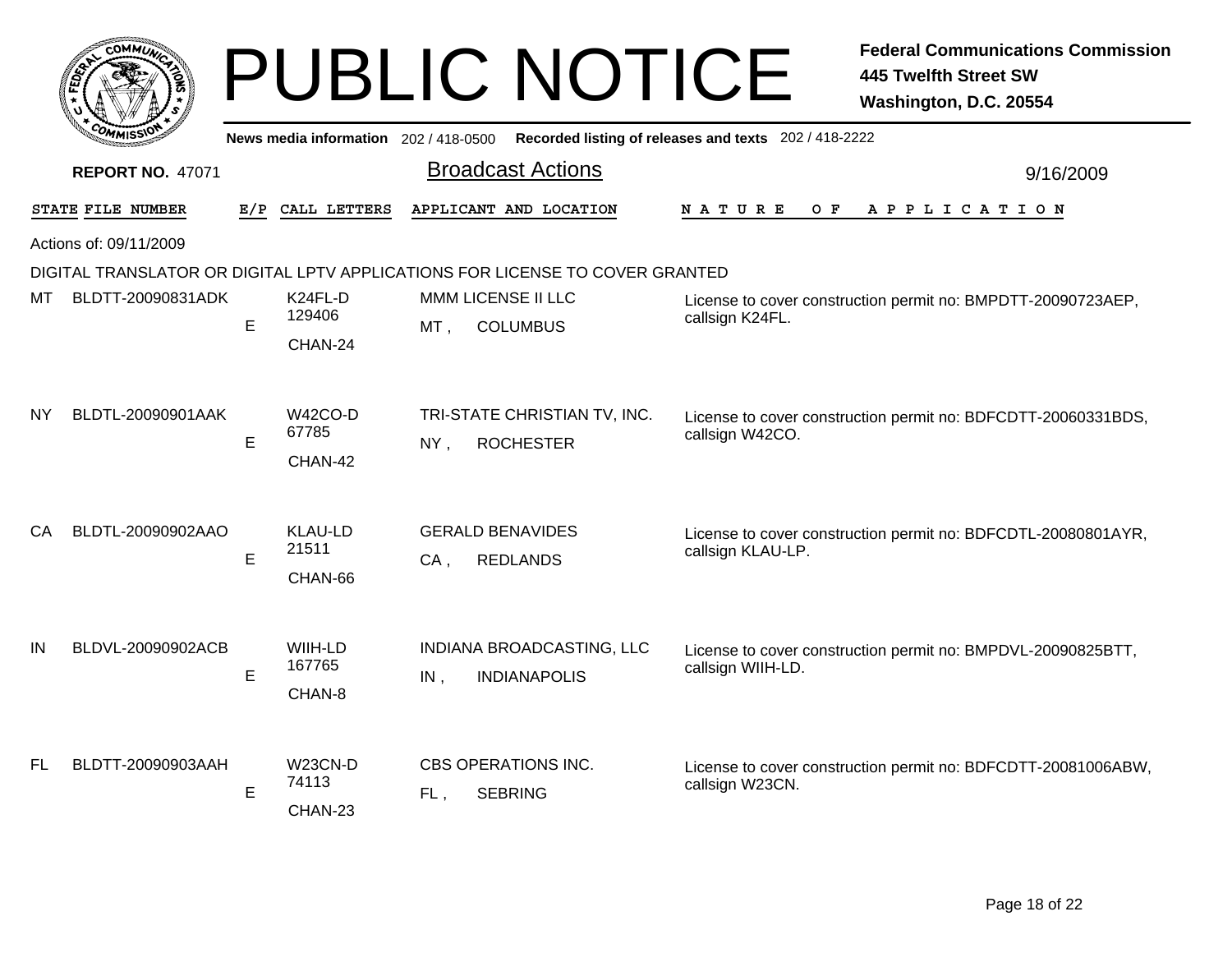|           |                         |     |                                     |                          | <b>PUBLIC NOTICE</b>                                                         |                                                                                    | <b>Federal Communications Commission</b><br><b>445 Twelfth Street SW</b><br>Washington, D.C. 20554 |  |
|-----------|-------------------------|-----|-------------------------------------|--------------------------|------------------------------------------------------------------------------|------------------------------------------------------------------------------------|----------------------------------------------------------------------------------------------------|--|
|           |                         |     | News media information 202/418-0500 |                          |                                                                              | Recorded listing of releases and texts 202 / 418-2222                              |                                                                                                    |  |
|           | <b>REPORT NO. 47071</b> |     |                                     |                          | <b>Broadcast Actions</b>                                                     |                                                                                    | 9/16/2009                                                                                          |  |
|           | STATE FILE NUMBER       | E/P | CALL LETTERS                        |                          | APPLICANT AND LOCATION                                                       | N A T U R E<br>O F                                                                 | A P P L I C A T I O N                                                                              |  |
|           | Actions of: 09/11/2009  |     |                                     |                          |                                                                              |                                                                                    |                                                                                                    |  |
|           |                         |     |                                     |                          | DIGITAL TRANSLATOR OR DIGITAL LPTV APPLICATIONS FOR LICENSE TO COVER GRANTED |                                                                                    |                                                                                                    |  |
| ΙA        | BLCDT-20090903AAI       | E   | <b>KCAU-TV</b><br>11265             | COMPANY, LTD.            | <b>CITADEL COMMUNICATIONS</b>                                                | License to cover construction permit no: BDRTCDT-20090813ABP,<br>callsign KCAU-TV. |                                                                                                    |  |
|           |                         |     | CHAN-30                             | IA,                      | <b>SIOUX CITY</b>                                                            |                                                                                    |                                                                                                    |  |
| <b>NE</b> | BLCDT-20090903AAK       | E   | <b>KLKN 11264</b><br>CHAN-31        | <b>LLC</b><br>NE,        | CITADEL COMMUNICATIONS,<br><b>LINCOLN</b>                                    | callsign KLKN.                                                                     | License to cover construction permit no: BDRTCDT-20090813ABW,                                      |  |
| ΝY        | BLDTL-20090903AAL       | E   | <b>WNGX-LD 6763</b><br>CHAN-42      | $NY$ ,                   | <b>BRIAN A. LARSON</b><br><b>SCHENECTADY</b>                                 | callsign WNGX-LP.                                                                  | License to cover construction permit no: BDFCDTL-20060331AZF,                                      |  |
| GA.       | BLDTL-20090904ABS       | E   | WYGA-LD<br>168094<br>CHAN-16        | GA.                      | <b>MAKO COMMUNICATIONS</b><br><b>ATLANTA</b>                                 | callsign WYGA-LD.                                                                  | License to cover construction permit no: BMPDTL-20090428AAB,                                       |  |
| KY        | BLDVL-20090904ACR       | E   | W06AY-D<br>70498<br>CHAN-6          | <b>GARY WHITE</b><br>KY, | <b>LEBANON</b>                                                               | callsign W06AY.                                                                    | License to cover construction permit no: BMPDVL-20090519ACW,                                       |  |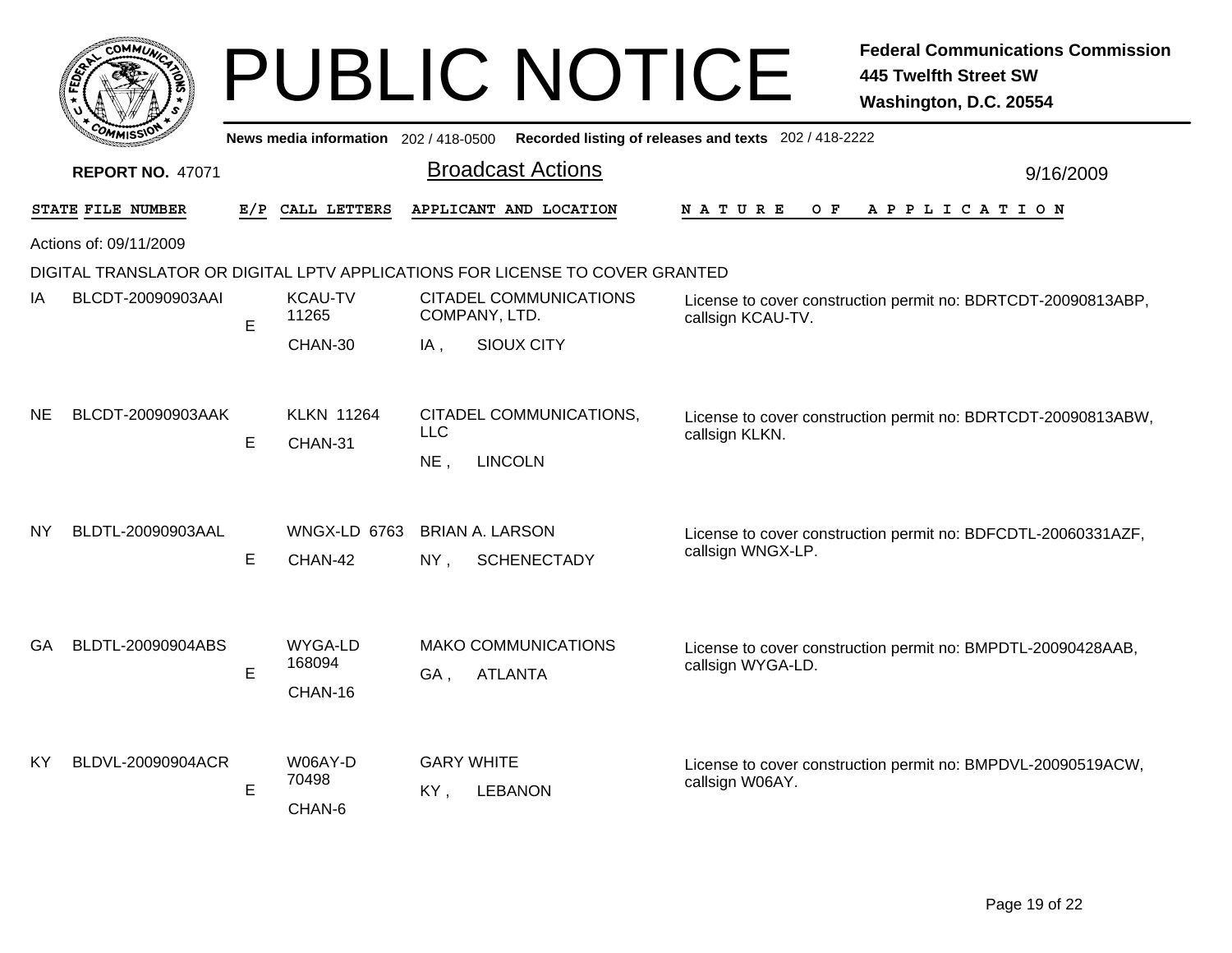|     |                                                                              |                        |                                     |                                            | <b>PUBLIC NOTICE</b>       |                                                       |                                                                                   | <b>Federal Communications Commission</b><br>445 Twelfth Street SW<br>Washington, D.C. 20554 |  |  |  |
|-----|------------------------------------------------------------------------------|------------------------|-------------------------------------|--------------------------------------------|----------------------------|-------------------------------------------------------|-----------------------------------------------------------------------------------|---------------------------------------------------------------------------------------------|--|--|--|
|     |                                                                              |                        | News media information 202/418-0500 |                                            |                            | Recorded listing of releases and texts 202 / 418-2222 |                                                                                   |                                                                                             |  |  |  |
|     | <b>REPORT NO. 47071</b>                                                      |                        |                                     |                                            | <b>Broadcast Actions</b>   |                                                       |                                                                                   | 9/16/2009                                                                                   |  |  |  |
|     | STATE FILE NUMBER                                                            | E/P                    | CALL LETTERS                        |                                            | APPLICANT AND LOCATION     |                                                       | N A T U R E<br>O F                                                                | A P P L I C A T I O N                                                                       |  |  |  |
|     | Actions of: 09/11/2009                                                       |                        |                                     |                                            |                            |                                                       |                                                                                   |                                                                                             |  |  |  |
|     | DIGITAL TRANSLATOR OR DIGITAL LPTV APPLICATIONS FOR LICENSE TO COVER GRANTED |                        |                                     |                                            |                            |                                                       |                                                                                   |                                                                                             |  |  |  |
| NV. | BLDTL-20090904ADF                                                            |                        | KHMP-LD                             |                                            | <b>HILLTOP CHURCH</b>      |                                                       |                                                                                   | License to cover construction permit no: BDFCDTL-20080821ADO,                               |  |  |  |
|     |                                                                              | E                      | 129211                              | NV,                                        | <b>LAS VEGAS</b>           |                                                       | callsign KHMP-LP.                                                                 |                                                                                             |  |  |  |
|     |                                                                              |                        | CHAN-18                             |                                            |                            |                                                       |                                                                                   |                                                                                             |  |  |  |
| NY  | BLDTL-20090908ACO                                                            | E                      | <b>WXNY-LD</b><br>29231             | <b>COMPANY</b>                             | <b>ISLAND BROADCASTING</b> |                                                       | callsign WXNY-LP.                                                                 | License to cover construction permit no: BDFCDTL-20060111ACQ,                               |  |  |  |
|     |                                                                              |                        | CHAN-32                             | NY.                                        | <b>NEW YORK</b>            |                                                       |                                                                                   |                                                                                             |  |  |  |
| NY  | BLDTL-20090908ACQ                                                            |                        | WNYX-LD                             |                                            | <b>ISLAND BROADCASTING</b> |                                                       | License to cover construction permit no: BDFCDTL-20060111ACR,                     |                                                                                             |  |  |  |
|     |                                                                              | E                      | 29236                               | <b>COMPANY</b>                             |                            |                                                       | callsign WNYX-LP.                                                                 |                                                                                             |  |  |  |
|     |                                                                              |                        | CHAN-35                             | NY,                                        | <b>NEW YORK</b>            |                                                       |                                                                                   |                                                                                             |  |  |  |
| OR. | BLDTL-20090908ACU                                                            |                        | <b>KORK-LD</b>                      |                                            | WATCHTV, INC.              |                                                       |                                                                                   | License to cover construction permit no: BDCCDTL-20061025ADW,                               |  |  |  |
|     |                                                                              | E                      | 167794                              | OR ,                                       | <b>PORTLAND</b>            |                                                       | callsign KORK-LD.                                                                 |                                                                                             |  |  |  |
|     |                                                                              |                        | CHAN-41                             |                                            |                            |                                                       |                                                                                   |                                                                                             |  |  |  |
| CA  | BLDVL-20090908ADG                                                            | KVFR-LD<br>168117<br>E |                                     | EICB-TV WEST, LLC<br><b>REDDING</b><br>CA, |                            |                                                       | License to cover construction permit no: BMPDVL-20090304ADR,<br>callsign KVFR-LD. |                                                                                             |  |  |  |
|     |                                                                              |                        | CHAN-8                              |                                            |                            |                                                       |                                                                                   |                                                                                             |  |  |  |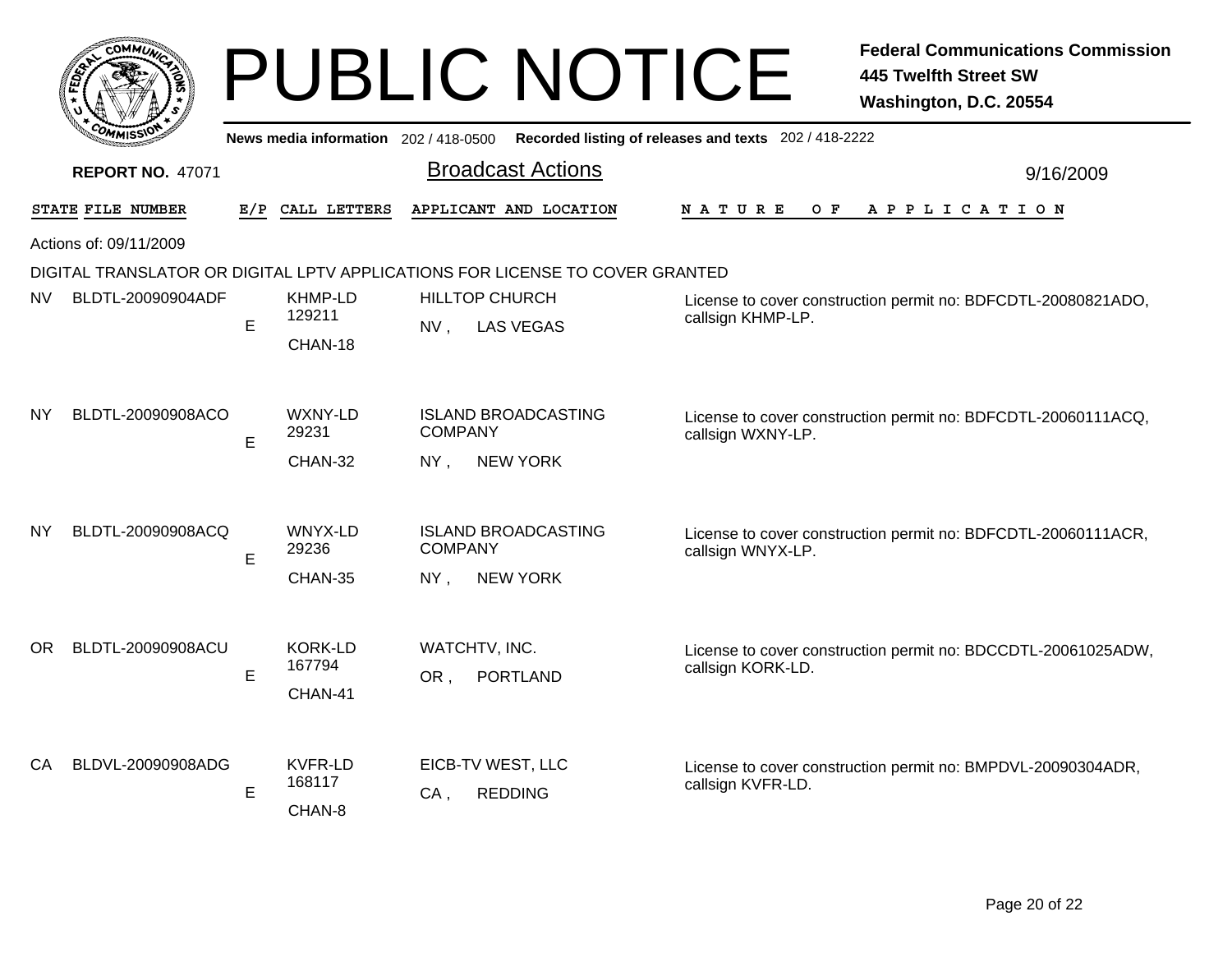|                                                                                                         | COMMUN                  |     |                                    |     | <b>PUBLIC NOTICE</b>                                                         |                                                                                                                 | <b>Federal Communications Commission</b><br><b>445 Twelfth Street SW</b><br>Washington, D.C. 20554 |  |  |
|---------------------------------------------------------------------------------------------------------|-------------------------|-----|------------------------------------|-----|------------------------------------------------------------------------------|-----------------------------------------------------------------------------------------------------------------|----------------------------------------------------------------------------------------------------|--|--|
| News media information 202 / 418-0500 Recorded listing of releases and texts 202 / 418-2222             |                         |     |                                    |     |                                                                              |                                                                                                                 |                                                                                                    |  |  |
|                                                                                                         | <b>REPORT NO. 47071</b> |     |                                    |     | <b>Broadcast Actions</b>                                                     |                                                                                                                 | 9/16/2009                                                                                          |  |  |
|                                                                                                         | STATE FILE NUMBER       | E/P | CALL LETTERS                       |     | APPLICANT AND LOCATION                                                       | N A T U R E<br>O F                                                                                              | APPLICATION                                                                                        |  |  |
|                                                                                                         | Actions of: 09/11/2009  |     |                                    |     |                                                                              |                                                                                                                 |                                                                                                    |  |  |
|                                                                                                         |                         |     |                                    |     | DIGITAL TRANSLATOR OR DIGITAL LPTV APPLICATIONS FOR LICENSE TO COVER GRANTED |                                                                                                                 |                                                                                                    |  |  |
| UT                                                                                                      | BLDTL-20090908ADH       | E   | <b>KUCL-LD</b><br>11063<br>CHAN-26 | UT, | CHRISTIAN LIFE BROADCASTING<br><b>SALT LAKE CITY</b>                         | callsign KUCL-LP.                                                                                               | License to cover construction permit no: BDFCDTL-20090730AAM,                                      |  |  |
| ΚS                                                                                                      | BLDTL-20090908ADI       | E   | K36IO-D<br>167527<br>CHAN-36       | KS, | EICB-TV EAST, LLC<br><b>MANHATTAN</b>                                        | callsign K36IO-D.                                                                                               | License to cover construction permit no: BMPDTL-20090609ACO,                                       |  |  |
| DIGITAL TRANSLATOR OR DIGITAL LPTV APPLICATIONS FOR MINOR MODIFICATION TO A CONSTRUCTION PERMIT GRANTED |                         |     |                                    |     |                                                                              |                                                                                                                 |                                                                                                    |  |  |
| CA.                                                                                                     | BMPDVL-20090612ACX      | Е   | K04QR-D<br>65789<br>CHAN-4         | CA. | <b>MAKO COMMUNICATIONS LLC</b><br><b>LAKEPORT</b>                            | Modification of construction permit file number<br>BPDVL-20090430ABM.<br>Engineering Amendment filed 06/24/2009 |                                                                                                    |  |  |
|                                                                                                         |                         |     |                                    |     | TV TRANSLATOR OR LPTV STATION APPLICATIONS FOR LICENSE TO COVER GRANTED      |                                                                                                                 |                                                                                                    |  |  |
| CA.                                                                                                     | BLTVL-20090824AJN       |     | <b>KBKF-LP</b>                     |     | <b>VENTURE TECHNOLOGIES</b>                                                  |                                                                                                                 | License to cover construction permit no: BDISTVL-20090116ACI.                                      |  |  |

E

GROUP, LLC 127882

CHAN-6, GLEN ARBOR CA

License to cover construction permit no: BDISTVL-20090116ACI, callsign KBKF-LP.